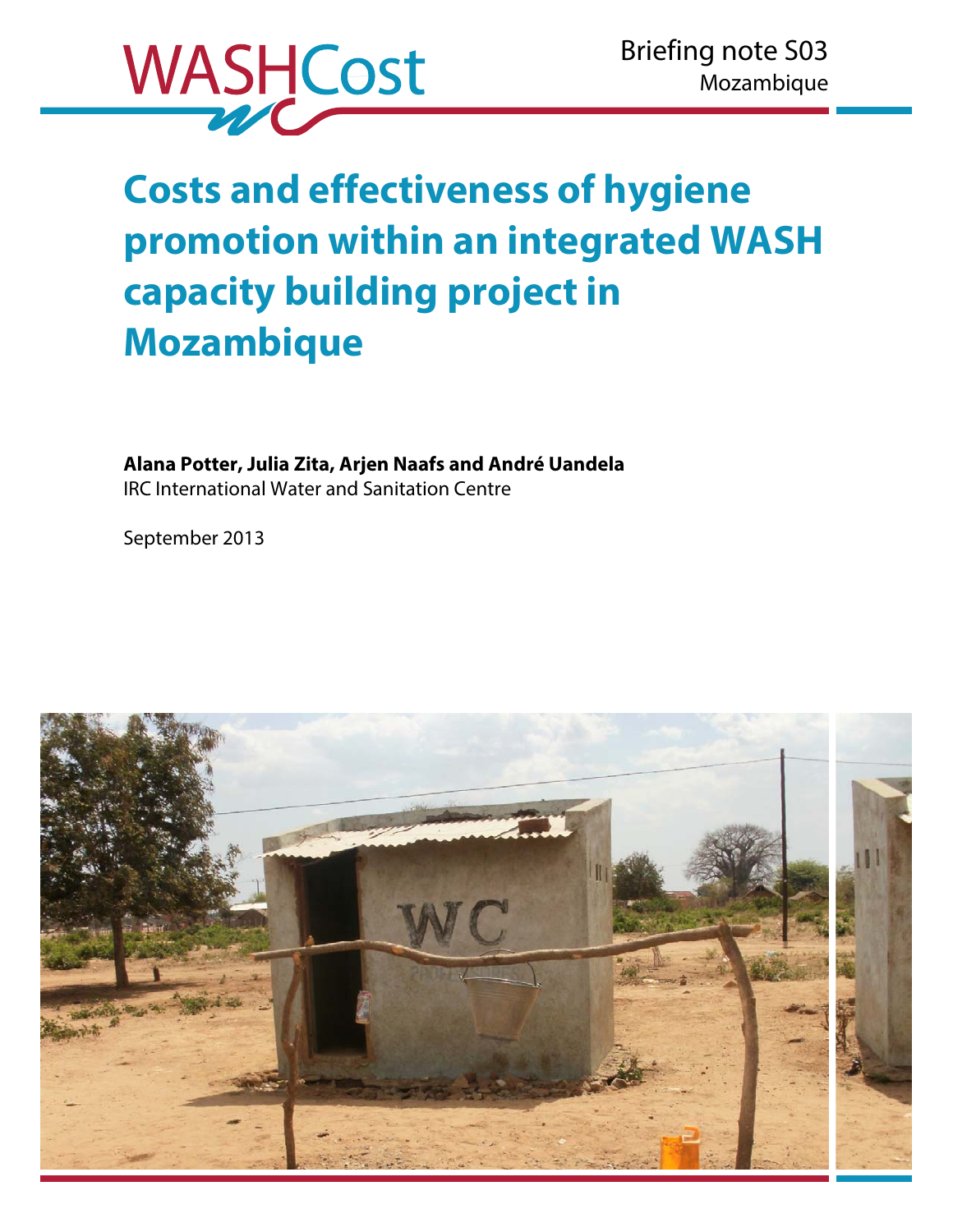## <span id="page-1-0"></span>**Acknowledgements**

WASHCost acknowledges the National Directorate of Water and the Provincial Directorate of Public Works and Housing in the Zambézia Province for supporting the research and making information and data available. Acknowledgments also go to Jeanne Luh and Jamie Bartram of the University of North Carolina for their valuable contributions, to Matteus van der Velden, UNICEF Mozambique for a thorough review and to Melanie Carrasco for valuable inputs.

#### **Authors**

Alana Potter: potter@irc.nl Julia Zita: julia.washcost@gmail.com Arjen Naafs: anaafs@gmail.com André Uandela: andre.washcost@gmail.com

#### **Photo**

Handwashing facility in a Mozambican school (Egidio Vaz Raposo)

### **Design and layout**

Cristina Martínez



Copyright © 2013 IRC International Water and Sanitation Centre This work is licensed under a Creative Commons license.

WASHCost is a five-year action research project investigating the costs of providing water, sanitation and hygiene services to rural and peri-urban communities in Ghana, Burkina Faso, Mozambique and India (Andhra Pradesh). The objectives of collecting and disaggregating cost data over the full life cycle of WASH services are to be able to analyse expenditure per infrastructure, by service level, per person and per user. The overall aim is to enable those who fund, plan and budget for services to understand better costs and service levels to enable more cost effective and equitable service delivery. WASHCost is focused on exploring and sharing an understanding of the costs of sustainable services (see www.washcost.info).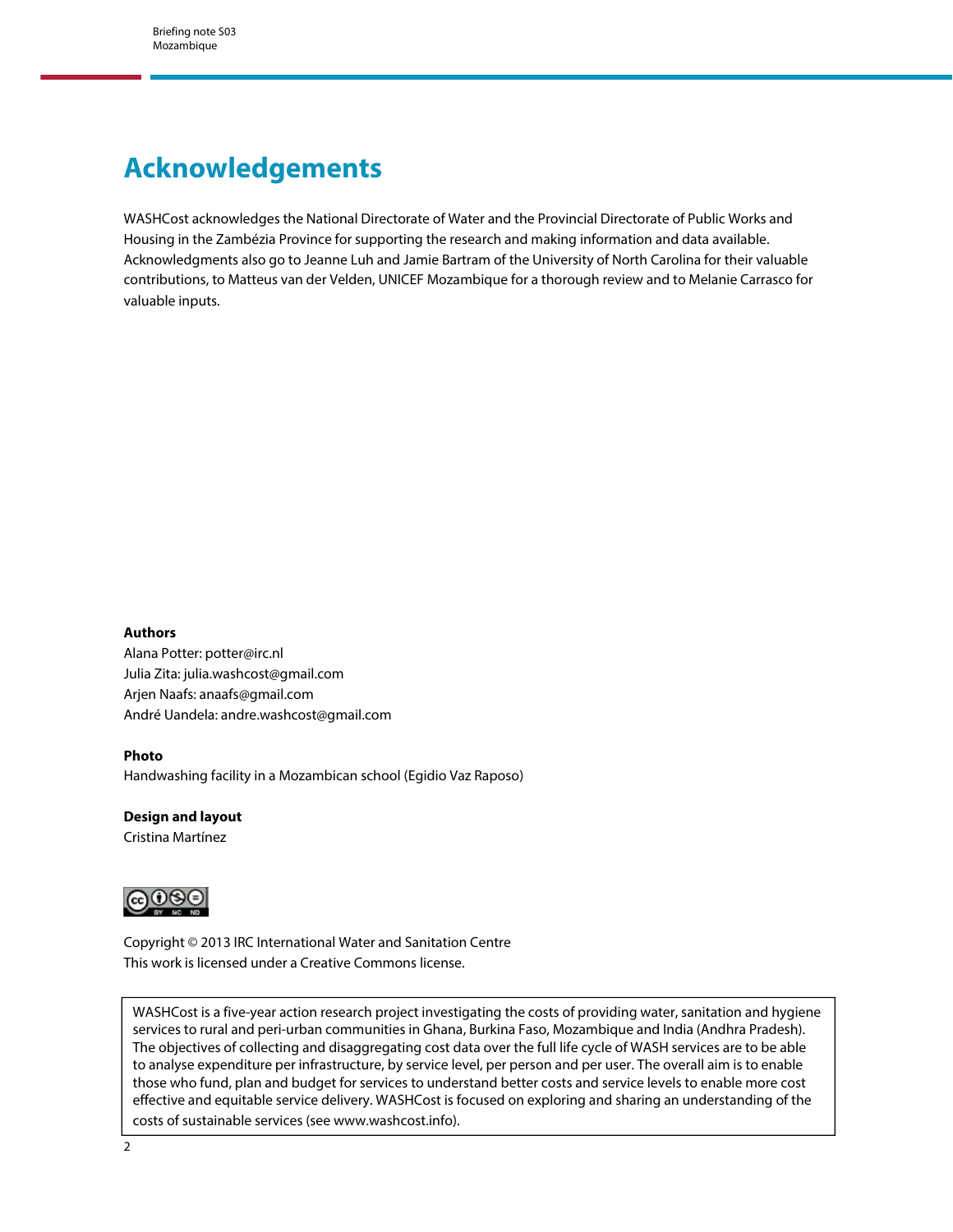## **Contents**

| <b>Abbreviations</b> |                    |                                                                                                |  |  |  |
|----------------------|--------------------|------------------------------------------------------------------------------------------------|--|--|--|
| <b>Introduction</b>  |                    |                                                                                                |  |  |  |
|                      |                    |                                                                                                |  |  |  |
|                      | 1.1                |                                                                                                |  |  |  |
|                      | 1.2                |                                                                                                |  |  |  |
|                      | 1.3                |                                                                                                |  |  |  |
|                      |                    |                                                                                                |  |  |  |
|                      | 2.1                |                                                                                                |  |  |  |
|                      | 2.2                |                                                                                                |  |  |  |
|                      | 2.3                |                                                                                                |  |  |  |
|                      | 2.4                |                                                                                                |  |  |  |
|                      | 2.5                |                                                                                                |  |  |  |
| 3                    |                    |                                                                                                |  |  |  |
|                      | 4 Results          |                                                                                                |  |  |  |
|                      | 4.1                |                                                                                                |  |  |  |
|                      | 4.1.1              |                                                                                                |  |  |  |
|                      | 4.1.2              |                                                                                                |  |  |  |
|                      | 4.1.3              |                                                                                                |  |  |  |
|                      | 4.1.4              |                                                                                                |  |  |  |
|                      | 4.2                |                                                                                                |  |  |  |
|                      | 4.3                |                                                                                                |  |  |  |
|                      | 4.4                |                                                                                                |  |  |  |
| 5                    | <b>Findings</b>    |                                                                                                |  |  |  |
| 6                    |                    |                                                                                                |  |  |  |
| 7                    |                    |                                                                                                |  |  |  |
| 8                    | <b>References</b>  |                                                                                                |  |  |  |
|                      | <b>Annexes</b>     |                                                                                                |  |  |  |
|                      | Annex 1            |                                                                                                |  |  |  |
|                      | Annex 2            |                                                                                                |  |  |  |
|                      | Annex <sub>3</sub> |                                                                                                |  |  |  |
|                      | Annex 4            | Districts, target communities and schools, and borehole numbers for 2007 (baseline survey) and |  |  |  |
|                      |                    |                                                                                                |  |  |  |

## **Tables**

| Table 1 |                                                                                                    |  |
|---------|----------------------------------------------------------------------------------------------------|--|
| Table 2 |                                                                                                    |  |
| Table 3 | Number and percentage of household respondents for all three indicators in 2007 (baseline          |  |
|         |                                                                                                    |  |
| Table 4 |                                                                                                    |  |
| Table 5 | Defining 'Basic' as the target level to obtain a single outcome indicator measured as a percentage |  |
|         |                                                                                                    |  |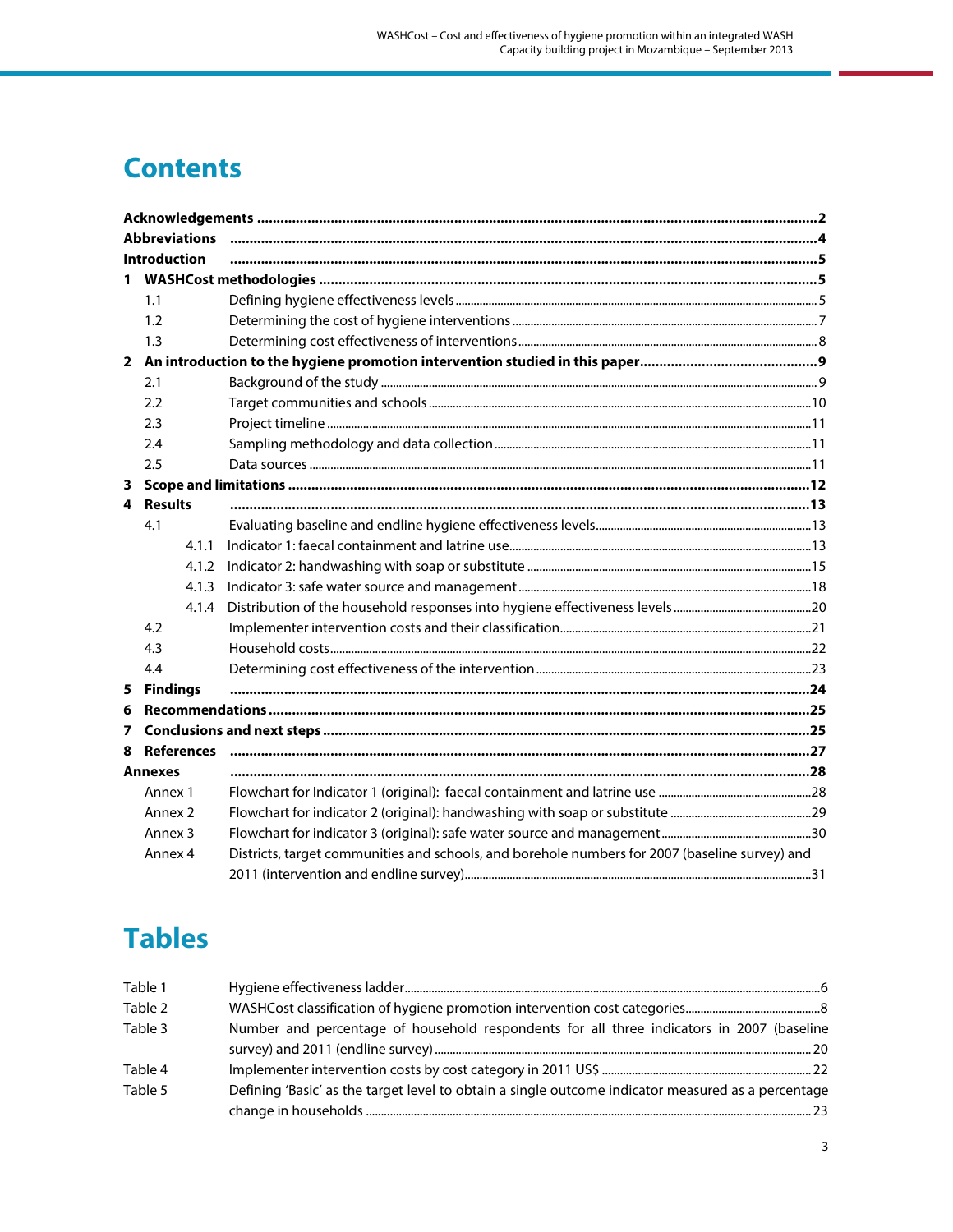## <span id="page-3-0"></span>**Figures**

| Figure 1 | Map of the Republic of Mozambique with a zoom into the Zambézia Province and the four target |
|----------|----------------------------------------------------------------------------------------------|
|          |                                                                                              |
| Figure 2 |                                                                                              |
| Figure 3 |                                                                                              |
| Figure 4 |                                                                                              |
| Figure 5 |                                                                                              |

## **Abbreviations**

| CapExH        | Capital Expenditure Hardware                                                |
|---------------|-----------------------------------------------------------------------------|
| CapExS        | Capital Expenditure Software                                                |
| CapManEx      | Capital Maintenance Expenditure                                             |
| <b>CHAST</b>  | Child Hygiene and Sanitation Training                                       |
| <b>CLTS</b>   | Community-led Total Sanitation                                              |
| CoC           | Costs of Capital                                                            |
| ExpDS         | Expenditure on Direct Support                                               |
| <b>JMP</b>    | Joint Monitoring Programme for Water Supply and Sanitation (of WHO/ UNICEF) |
| OpEx          | Operating Expenditure                                                       |
| <b>PEC</b>    | Promoção e Educação Comunitário (Community mobilisation and education)      |
| <b>PHAST</b>  | Participatory Hygiene and Sanitation Transformation                         |
| <b>SPSS</b>   | <b>Statistical Product and Service Solutions</b>                            |
| <b>UNICEF</b> | UN Children's Fund                                                          |
| <b>VIP</b>    | Ventilated Improved Pit                                                     |
| <b>WHO</b>    | World Health Organization                                                   |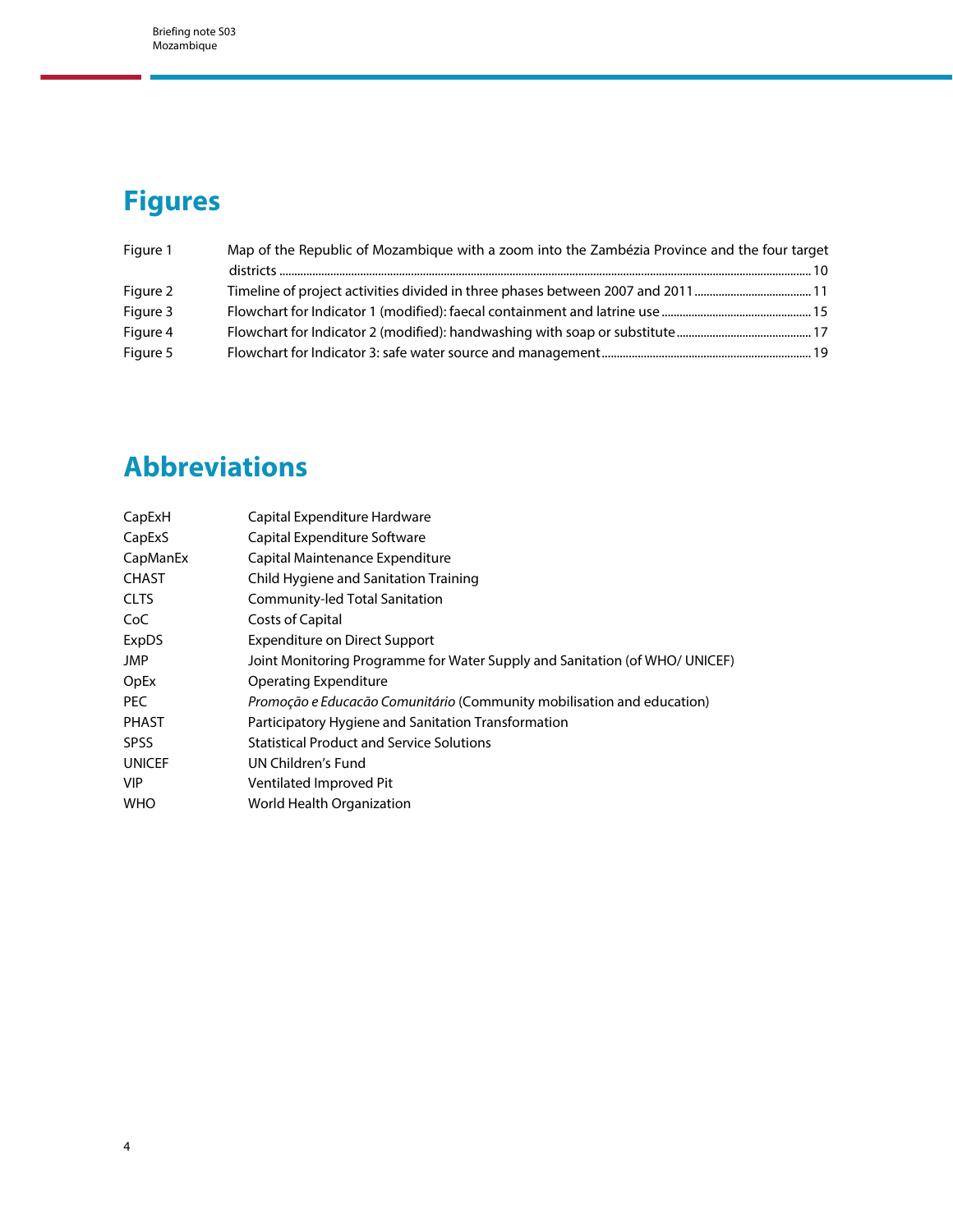## <span id="page-4-0"></span>**Introduction**

Hygiene promotion interventions are activities aimed at changing specific hygiene behaviours within a designated time frame. These interventions, which are applications of hygiene promotion approaches, are often linked with sanitation promotion and/ or improvements to water supply and sanitation, which may focus on the provision and use of "hardware" such as latrines or water supply. Hygiene promotion focuses on hygiene education, where Participatory Hygiene and Sanitation Transformation (PHAST) and Child Hygiene and Sanitation Training (CHAST) are examples of hygiene promotion approaches aimed at reducing disease burden and improving health. With the existence of various possible hygiene promotion approaches, studies are needed in order to determine the cost effectiveness of each intervention so that different interventions can be compared.

WASHCost Working Papers 6 and 7 (Potter, et al., 2011 and Dubé, et al., 2012 respectively) outline a method to assess the cost effectiveness of hygiene interventions. In these Working Papers, the effectiveness of an intervention is determined by assessing hygiene behaviour before and after an intervention. The cost of an intervention is assessed by adapting a life-cycle costs approach that encompasses household costs and implementer costs<sup>1</sup>.

This Briefing note presents the findings of the application of the WASHCost methodology in examining the cost effectiveness of a hygiene promotion intervention in Mozambique. The Briefing note is part of a series of WASHCost hygiene promotion-related studies, which were also applied in Burkina Faso and Ghana<sup>2</sup>.

## **1 WASHCost methodologies**

## 1.1 Defining hygiene effectiveness levels

To determine the effectiveness of a hygiene promotion intervention, effectiveness was defined as the degree of success in producing a desired result—that is, a change in hygiene behaviour (Dubé, et al., 2012).

To assess hygiene behaviour before and after the intervention, three hygiene behaviours (or indicators) suggested in earlier literature (Hernandez and Tobias, 2010) to target the majority of hygiene promotion interventions as having the greatest positive impact on individual health—were used:

1. Faecal containment and latrine use.

- 2. Handwashing with soap or substitute at critical moments, particularly after defecation and before handling food.
- 3. Use of safe drinking water source, and management of drinking water at the household level.

<sup>1</sup> A detailed discussion on the **approach** is accessible here: http://www.washcost.info/page/1629 (by Potter, et al., 2011b), and the **methodology**  here: http://www.washcost.info/page/2341 (by Dubé, et al., 2012). Complete referencing is found in the reference list of this paper.

<sup>2</sup> For the **Burkina Faso study**, read Dubé, A., Carrasco, M. and Bassono, R., 2013. Assessment of hygiene interventions: cost-effectiveness study applied to Burkina Faso. (WASHCost Burkina Faso Working Paper 6) [pdf] The Hague: IRC International Water and Sanitation Centre and Ouagadougou: WASHCost Burkina Faso. Available at: <http://www.washcost.info/page/2847> [Accessed 17 June 2013]; the Ghana study is still forthcoming.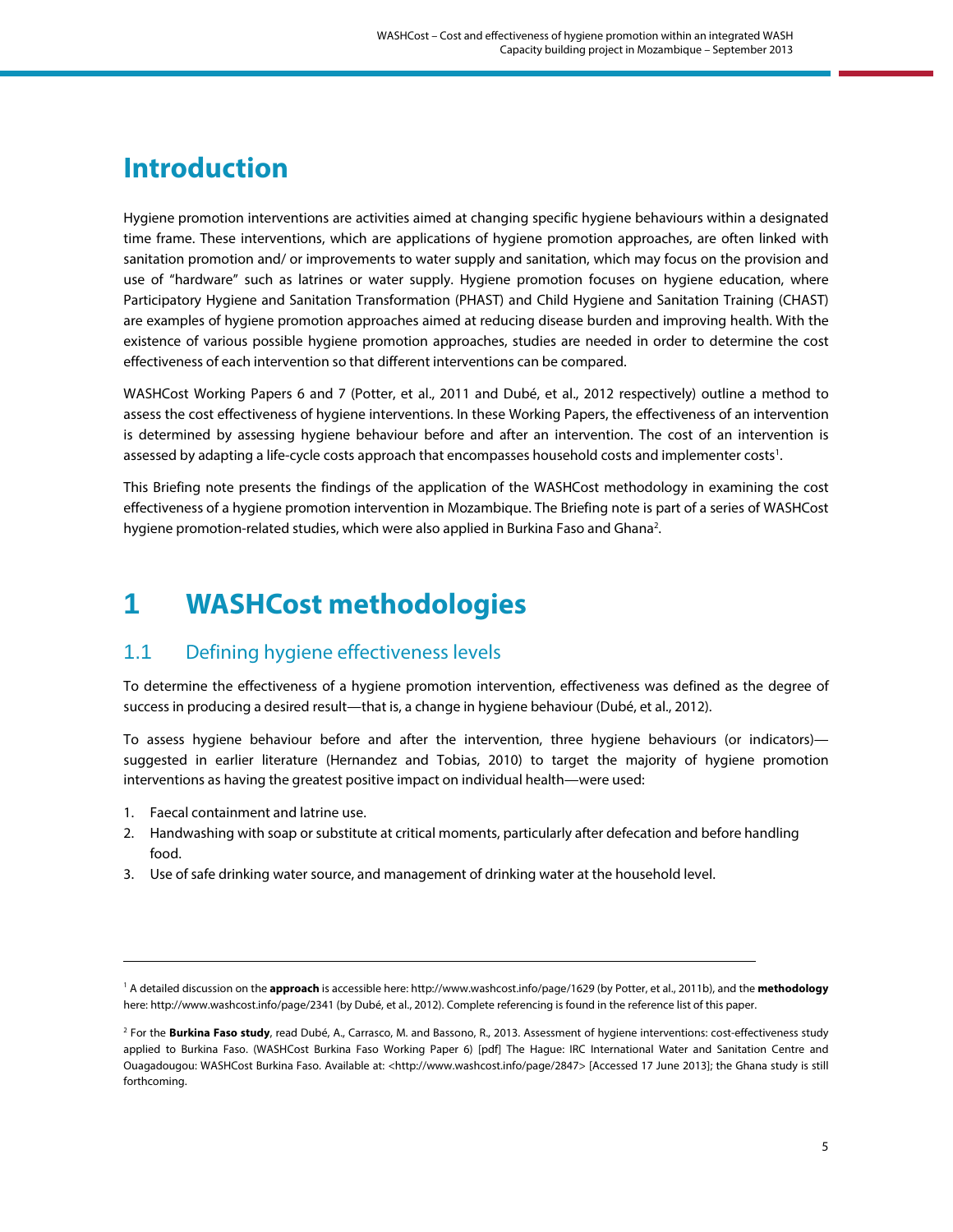<span id="page-5-0"></span>WASHCost then determined the three hygiene behaviours (indicators) at the household level through the use of household surveys. Each of the three hygiene behaviours was broken down into several sub-indicators<sup>3</sup>. These subindicators were used to design the three flowcharts, which guided data collection in the household surveys conducted for WASHCost's hygiene promotion cost-effectiveness studies (see annexes 1-3).

Data gathered was analysed against a metric of hygiene behaviour at household level. For Indicators 1 and 3, WASHCost defined four possible metrics of hygiene behavior; Indicator 2 was assigned three possible metrics. The different metrics of hygiene behaviour are referred to by WASHCost as hygiene effectiveness levels: 'Not effective', 'Limited', 'Basic' and 'Improved' (table 1).

| <b>Effectiveness</b><br><b>level</b> | <b>Faecal containment and</b><br>latrine use                               | Handwashing with soap/<br>substitute                                                                                 | <b>Drinking water source and</b><br>management                                         |
|--------------------------------------|----------------------------------------------------------------------------|----------------------------------------------------------------------------------------------------------------------|----------------------------------------------------------------------------------------|
| Improved                             | All household members use a<br>latrine all the time                        | There is an accessible and<br>designated handwashing<br>facility<br>Sufficient water is available for<br>handwashing | Protected water sources are<br>always used                                             |
|                                      | The latrine used separates<br>users from faecal waste                      |                                                                                                                      | Collection vessel (where<br>available) is regularly cleaned<br>with soap or substitute |
|                                      |                                                                            | Water for handwashing is<br>poured/ not re-contaminated<br>by handwashing                                            | Water storage vessel (where<br>available) is covered                                   |
|                                      |                                                                            | Soap or substitute is available                                                                                      | Water is drawn in a safe<br>manner                                                     |
| <b>Basic</b>                         | All or some household<br>members use a latrine some or<br>most of the time | and is used<br>All household members wash<br>their hands with soap/<br>substitute at critical times                  | Protected water sources are<br>always used                                             |
|                                      | When there is no access to a<br>latrine, faeces are generally<br>buried    |                                                                                                                      | Collection vessel (where<br>available) is regularly cleaned<br>with soap or substitute |
|                                      | The latrine separates users<br>from faecal waste                           |                                                                                                                      | Water storage vessel (where<br>available) is uncovered and/or                          |
|                                      |                                                                            |                                                                                                                      | Water is not drawn in a safe<br>manner                                                 |

#### **Table 1 Hygiene effectiveness ladder4**

<sup>3</sup> The sub-indicators used for the purpose of WASHCost's study of hygiene promotion interventions were selected by the WASHCost team.

<sup>&</sup>lt;sup>4</sup> Note that the hygiene effectiveness levels are based solely on the responses to the indicator questions chosen by WASHCost as determinants of hygiene behaviour. These determinants had not been validated with health outcomes such as incidence of diarrhoea. Instead, WASHCost uses hygiene effectiveness levels to focus only on whether certain desired behaviours have been adopted (preferably at least six months after the intervention). In Mozambique, a phased programme evaluation approach entailed the collection of midline data directly after completion in 50% of the communities and the collection of data on the other 50% of communities two years after the intervention.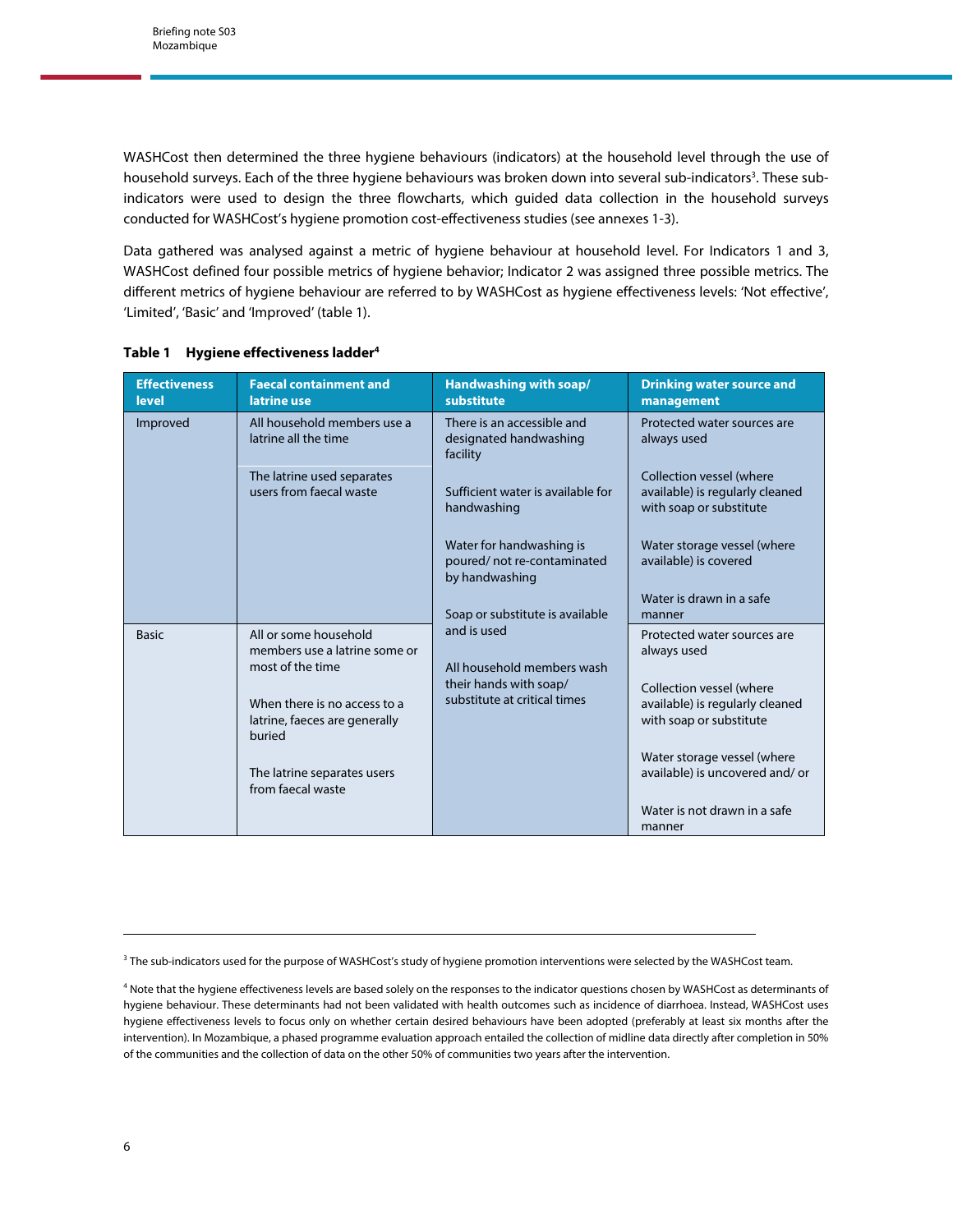<span id="page-6-0"></span>

| <b>Effectiveness</b><br>level | <b>Faecal containment and</b><br>latrine use                                                                                                     | Handwashing with soap/<br>substitute                                                                                                                                          | <b>Drinking water source and</b><br>management                                                  |
|-------------------------------|--------------------------------------------------------------------------------------------------------------------------------------------------|-------------------------------------------------------------------------------------------------------------------------------------------------------------------------------|-------------------------------------------------------------------------------------------------|
| Limited                       | The latrine does not provide<br>adequate faecal separation<br>and/or                                                                             | Most household members<br>wash their hands after<br>defecation but not during<br>other critical times and/or                                                                  | Protected drinking water<br>sources are not always used<br>and/or                               |
|                               | All/ some family members<br>generally do not bury faeces<br>when not using a latrine and/<br>or<br>All family members practice<br>burying faeces | Water for handwashing is not<br>poured and the same water is<br>used each time and/or<br>No soap or substitute is<br>available and/ or is soap/<br>substitute is not used for | Collection vessel (where<br>available) is not cleaned<br>Water is not drawn in a safe<br>manner |
|                               |                                                                                                                                                  | handwashing                                                                                                                                                                   |                                                                                                 |
| Not effective                 | Open defecation                                                                                                                                  | Household members have no<br>designated place for<br>handwashing and/ or                                                                                                      | Unsafe sources are mostly/<br>always used to collect drinking<br>water from                     |
|                               |                                                                                                                                                  | Household members rarely<br>wash their hands after<br>defecation                                                                                                              |                                                                                                 |

Source: Dubé, et al., 2012.

**.** 

### 1.2 Determining the cost of hygiene interventions

Hygiene intervention costs are typically associated with the costs of community mobilisers, hygiene promotion material, community training, and household visits or focus groups. To conduct a proper cost calculation, the following are included: the costs of labour and materials associated with the intervention; and activities with no direct monetary value, such as the time spent by community members for hygiene promotion activities. Within a specific year, the total cost of an intervention is calculated based on a per capita and/ or per household cost. In order to determine the cost of an intervention, the WASHCost methodology follows a three-step approach, which is an adaptation of WASHCost's life-cycle costs approach for water<sup>5</sup>.

In the **first step**, costs are identified and disaggregated by source, such as household costs, implementer costs, and support costs incurred. WASHCost then arranges all costs in six cost categories (see table 2). These categories represent the main cost components of hygiene promotion interventions following a life-cycle costs approach.

<sup>&</sup>lt;sup>5</sup> For a comprehensive discussion on a life-cycle costs approach for water, read Burr, P. and Fonseca, C., 2012. Applying a life-cycle costs approach to water: costs and service levels in rural and small town areas in Andhra Pradesh (India), Burkina Faso, Ghana and Mozambique. (WASHCost Working Paper 8) [pdf] The Hague: IRC International Water and Sanitation Centre. Available at: <http://www.washcost.info/page/2665> [Accessed 21 February 2013].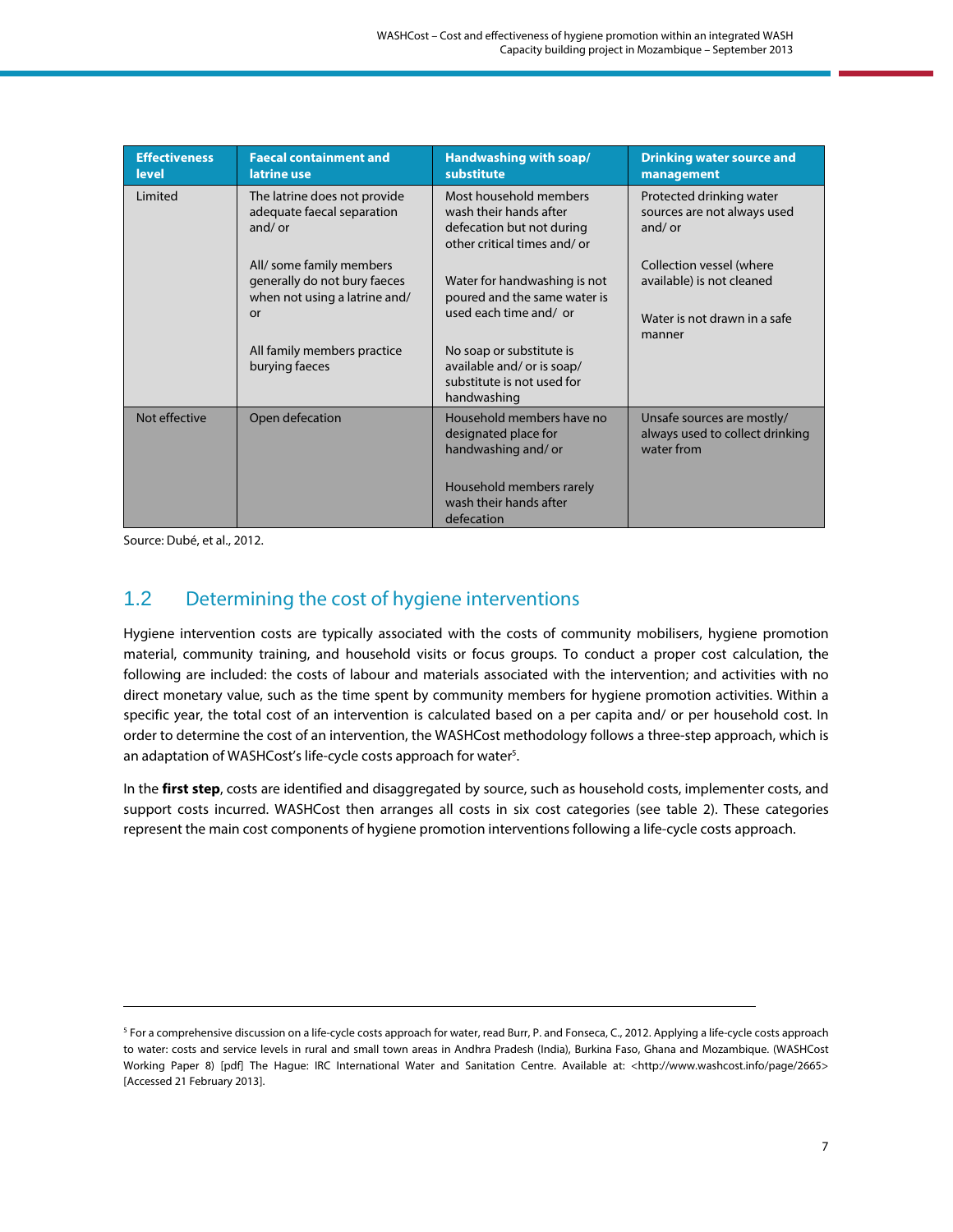| <b>Cost Category</b>                          | <b>Definition</b>                                                                                                                                                                                              |  |  |
|-----------------------------------------------|----------------------------------------------------------------------------------------------------------------------------------------------------------------------------------------------------------------|--|--|
| Capital Expenditure<br>Hardware (CapExH)      | The capital invested in constructing fixed assets, e.g., handwashing facilities.                                                                                                                               |  |  |
| Capital Expenditure<br>Software (CapExS)      | One-off work with stakeholders prior to the implementation, e.g., training of trainers.                                                                                                                        |  |  |
| Costs of Capital (CoC)                        | Costs of interest payments on loans, e.g., loans for household latrines.                                                                                                                                       |  |  |
| Operating Expenditure<br>(OpEx)               | Operating and minor maintenance expenditure, e.g., monitoring costs.                                                                                                                                           |  |  |
| Capital Maintenance<br>Expenditure (CapManEx) | Expenditure on asset renewal, replacement and rehabilitation, e.g.,<br>replacing<br>handwashing facilities and re-training community members.                                                                  |  |  |
| Expenditure on Direct<br>Support (ExpDS)      | Post-construction support activities for local-level stakeholders, users or user groups,<br>provided at the district level, e.g., costs for supporting community-based organisations at<br>the district level. |  |  |

#### <span id="page-7-0"></span>**Table 2 WASHCost classification of hygiene promotion intervention cost categories**

Source: Adapted from Dubé et al., 2012.

The **second step** in the WASHCost methodology involves the collection and quantification of costs for each category. Cost data can be collected through household surveys, observational data, and from proposed and/ or actual project budgets. All costs are brought to the current value in US\$, and recurrent costs are annualised.

In the **third step**, when relevant, the WASHCost methodology identifies costs from data gathered, which have an economic value but were not quantified. The economic value of these costs is converted into financial costs. For example, time spent by community members in participating in hygiene promotion is designated a cost; the value of a person's time is important as time spent in other activities can result in the loss of income from a job, childcare, or other labour—this is estimated using the 'human capital approach' (Dubé, et al., 2012, p. 9).

### 1.3 Determining cost effectiveness of interventions

The cost effectiveness of an intervention is determined by comparing the cost of the intervention with the effectiveness of the intervention in changing hygiene behaviour. The WASHCost methodology assumes that behavioural changes is measured by assessing the change in hygiene effectiveness level before and after the intervention, for each of the three criteria (faecal containment and latrine use, handwashing with soap or substitute, and safe drinking water source and management). Following the WASHCost methodology, household surveys administered after an intervention should occur at least six to eight months after the end of an intervention. It is further assumed that other programme activities do not influence the findings.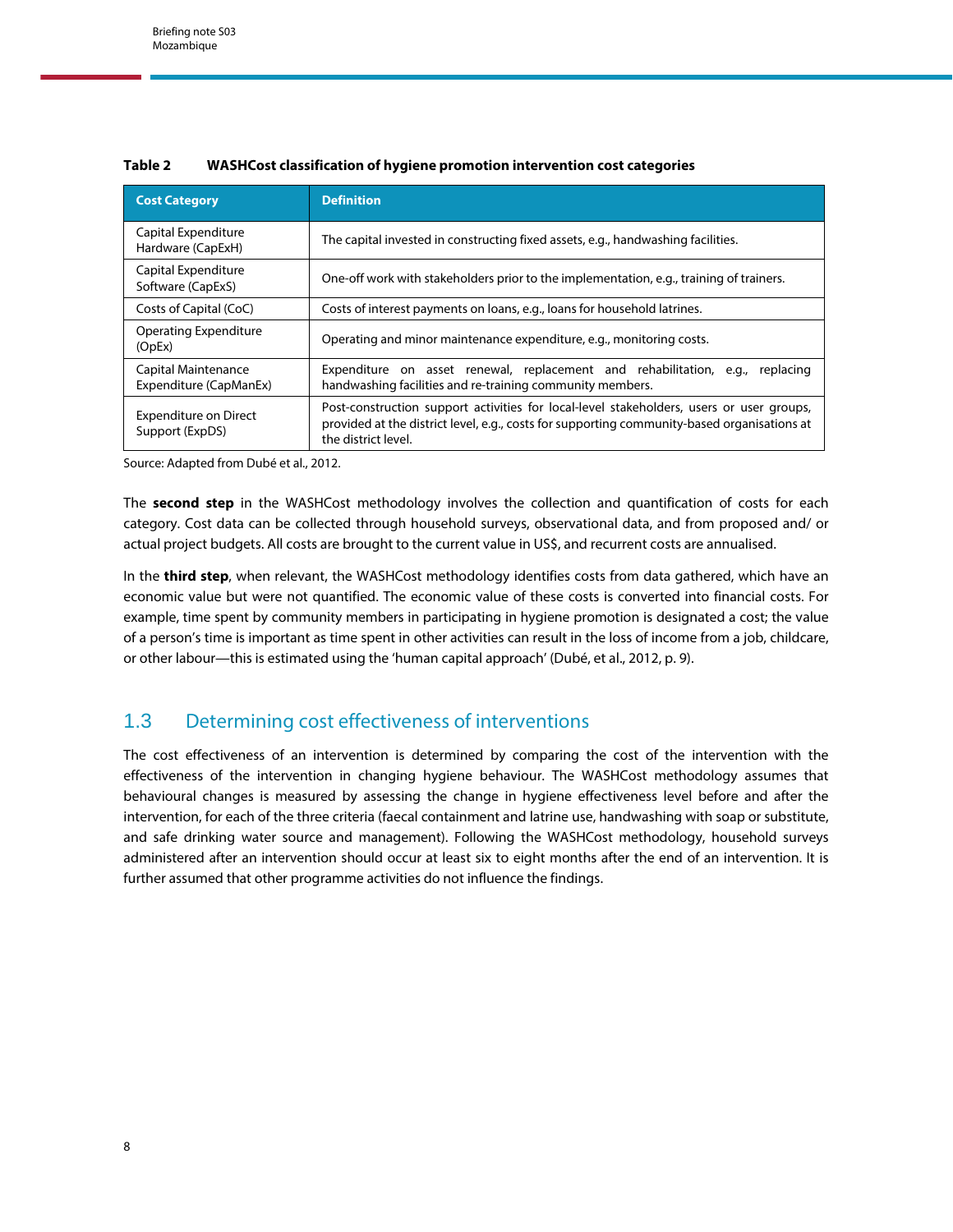## <span id="page-8-0"></span>**2 An introduction to the hygiene promotion intervention studied in this paper**

### 2.1 Background of the study

Between 2000 and 2003, a water point development programme (from here on referred to as the "bilateral programme") was carried out in four districts in the Zambézia province of Mozambique, with the aim of constructing 152 boreholes that provide water to approximately 75,000 inhabitants. The bilateral programme sought to reduce childhood mortality and improve the health condition of communities—by providing a safe water source. To the Government of Mozambique, an improved water source alone was incapable of guaranteeing improvements in health: in addition to the construction of a water source, the Government emphasised the need for communities to be educated in the maintenance of water supplies. Accordingly, the Government placed a request for the same bilateral programme to sponsor an intervention that would aid in ensuring the sustainability of the community's water supplies, and improve sanitation through education that promoted improved hygiene practices. The Government's proposed intervention was approved, and is the object of this paper's research study referred hereon as the "hygiene promotion intervention" (HPI).

The HPI occurred in 2007-2011 and benefitted the same target communities of the bilateral programme. It combined water, sanitation, and hygiene interventions, and had the overall objective to reduce water-related diseases. The HPI and the household surveys conducted before (baseline) and after (endline) the intervention were not conducted by the WASHCost team; actual work was contracted out to different consulting companies<sup>6</sup>. The objectives of the HPI were to:

- 1. Sensitise the communities and schools on the basic principles of the operation and maintenance of water supply and sanitation facilities.
- 2. Strengthen the capacity of the communities and schools to identify the strengths, weaknesses, opportunities and obstacles in the management of water and sanitation facilities, and to plan and take action to improve and maintain water and sanitation facilities.
- 3. Maximise the adoption of hygiene practices by community members, teachers, and students, with an emphasis on the benefits of safe water supply and adequate sanitation and hygiene behaviour in the prevention of water-related diseases.
- 4. Support the communities and schools to institutionalise the monitoring of: (i) the operation and maintenance of water supplies; and (ii) the improvement of sanitation and hygiene.

To accomplish these objectives, the bilateral programme developed a hygiene promotion methodology that was carried out by consulting companies. Community water committees were established, and the necessary personnel were identified and trained. For hygiene and sanitation promotion, the community activists were trained in PHAST and CLTS (Community-led Total Sanitation) approaches. Community exercises in appropriate handwashing practices were conducted by an animator to educate members on handwashing behaviour. In addition to hygiene and sanitation promotion, three households in each community received model latrines. The model latrines showed the different types of latrines that could be constructed, and the three households had the responsibility to promote the construction of these latrine types. Two local artisans/ bricklayers from each community were trained in the techniques and skills needed for latrine construction so that each community had the capability to build

<sup>&</sup>lt;sup>6</sup> One company was contracted for the baseline and one for the intervention and the endline.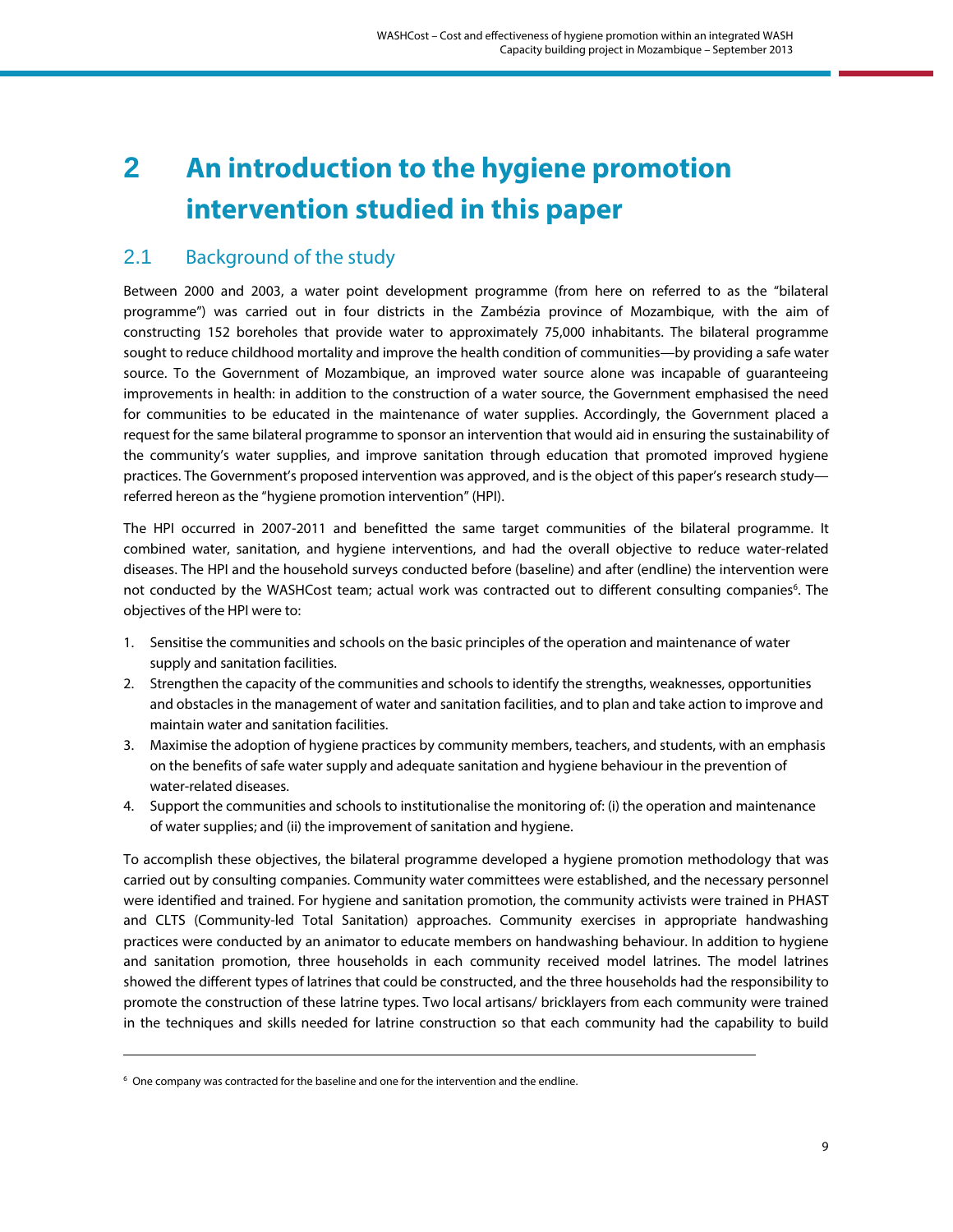<span id="page-9-0"></span>latrines. The local district government was also involved in liaising with and encouraging communities to participate in the intervention activities, as well as in monitoring community activities.

### 2.2 Target communities and schools

The HPI was conducted in the Zambézia Province of Mozambique in four districts: Alto-Molócuè, Gilé, Mocuba, and Ile (see figure 1). Alto-Molócuè is located in the north of the Zambézia Province with the Ligonha river running along its southern border. The land area is approximately 6,434 km<sup>2</sup> with a 2007 census population of 217,650. The Gilé district is also located in the northern part of the Zambézia Province, just east of the Alto-Molócuè district. Gilé has an area of 9,526 km<sup>2</sup> and a 2007 census population of 169,300. Mocuba is located in the centre of the Zambézia Province. It has an area of 8,733 km<sup>2</sup> and an estimated population of 252,300. The Ile district is located northeast of Mocuba with an area of 5,643 km<sup>2</sup> and an estimated population of 246,700<sup>7</sup>.

The baseline survey was conducted in 30 target communities and 20 schools between May and June 2007. Within each of the four districts, target communities were selected for inclusion in the bilateral programme based on the criteria that the community needed to have a working water source within 100 km from the district capital. The final communities surveyed were nine communities in Alto-Molócuè and Ile, and six communities in Gilé and Mocuba. For the target schools, two types were selected: (i) EP1 schools which have grades 1-5 and are generally located within the communities, and (ii) EPC schools (also referred to as ZIP schools) which have grades 1-7 and are considered to be regional schools. Within each of the four districts, five schools of both EP1 and EPC types were selected.



#### **Figure 1 Map of the Republic of Mozambique with a zoom into the Zambézia Province and the four target districts** (Illustration by Arjen Naafs)

<sup>7</sup> Census National Bureau of Statistics (INE), 2007.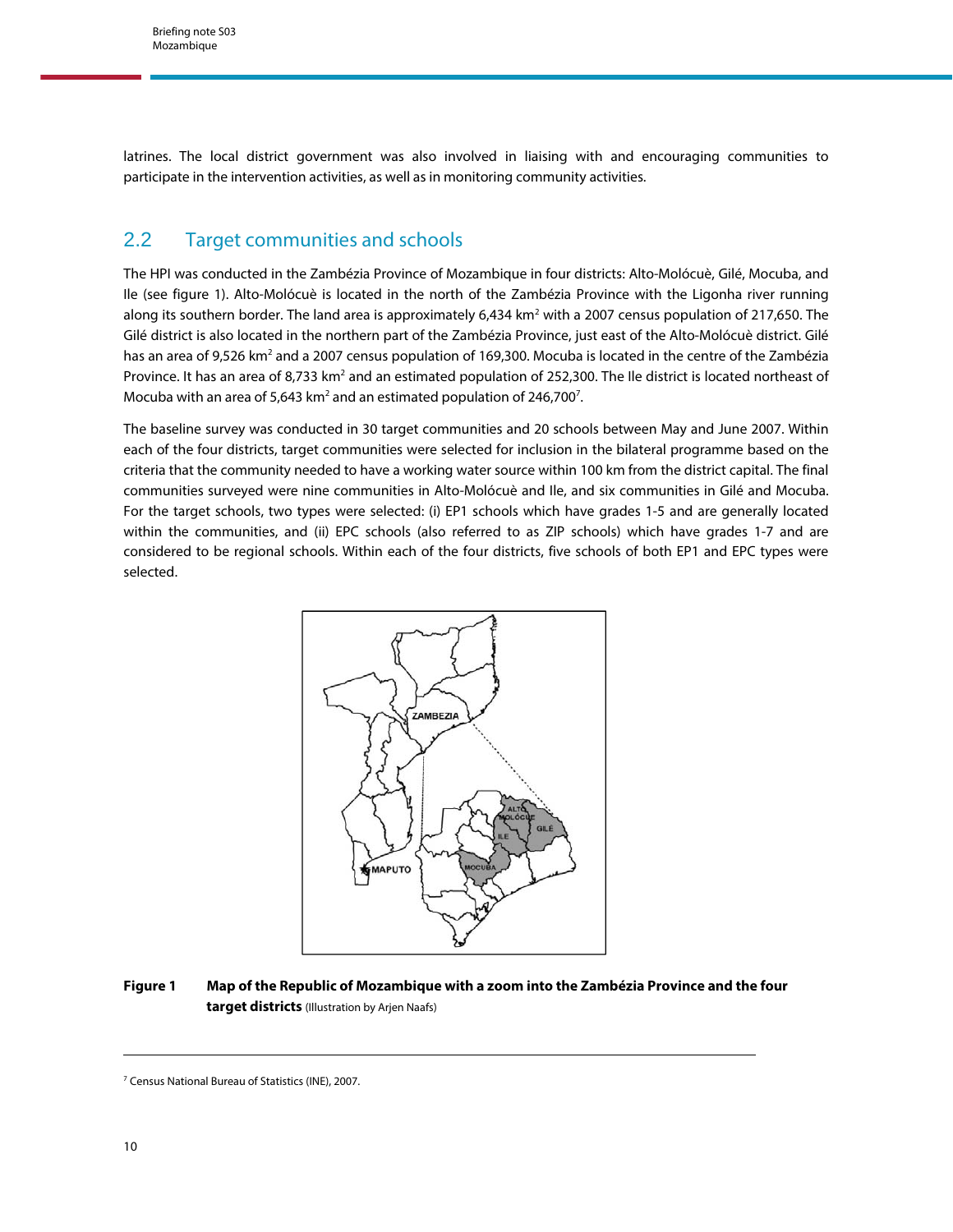<span id="page-10-0"></span>The HPI (and endline survey) was conducted in 20 communities and 15 schools: with six communities in each of Alto-Molócuè and Ile, and four communities in each of Gilé and Mocuba. Communities were selected based on the criteria that it must have a water supply source previously built by the bilateral programme (in a previous intervention between 2000 and 2003). The final selection of target communities was made by the bilateral programme with input from the provincial and district counterparts<sup>8</sup>.

### 2.3 Project timeline

The HPI lasted a total of 57 months, from February 2007 to July 2011, which the bilateral programme divided into three phases as shown in figure 2 below. In Phase 1 (six months), all preparatory activities for the HPI and the baseline survey were performed. Phase 2, which lasted 23 months, consisted of implementing the HPI in the districts of Mocube and Ile. Phase 3 (28 months) consisted of implementation activities in Gilé and Alto-Molócuè, with follow-up activities in Mocuba and Ile. Both community and school activities occurred over the same period of time. The endline survey was conducted in 2011; the endline surveys for Mocube and Ile were taken two years after the intervention took place.



#### **Figure 2 Timeline of project activities divided in three phases between 2007 and 2011**

### 2.4 Sampling methodology and data collection

The survey questionnaire was developed by the bilateral programme's project team (while most questions are present in both baseline and endline surveys, different questions are asked in each). A one-week training session to test the questionnaire in the field was performed by the consultants, and modifications were made, as necessary. The target sample size was 20 household surveys in each community, resulting in a total of 600 surveys. The household sampling strategy was conducted for every tenth house, and in three directions from the water source. For communities that were small or spread out, household surveys were taken at intervals of less than ten houses. Thus, the survey results—average percentages/ answers for each question—are only representative of the study's respondents, and not that of the entire community's. The survey sampling design provided by the bilateral programme is limited to representative sampling at the project level—results are therefore applicable only at the project level.

### 2.5 Data sources

1

Baseline and endline household survey data were obtained using a Statistical Product and Service Solutions (SPSS) format from the government. Of the 600 households (covering 30 communities) that made up the baseline survey target sample, only 400 household data was available in the SPSS format. Endline survey data was available for 500 households in 20 communities. The WASHCost Mozambique in-country team performed preliminary analyses of

<sup>&</sup>lt;sup>8</sup> Annex 4 presents the districts, communities, schools and borehole numbers selected for study in both the 2007 baseline study and the 2011 intervention and endline surveys.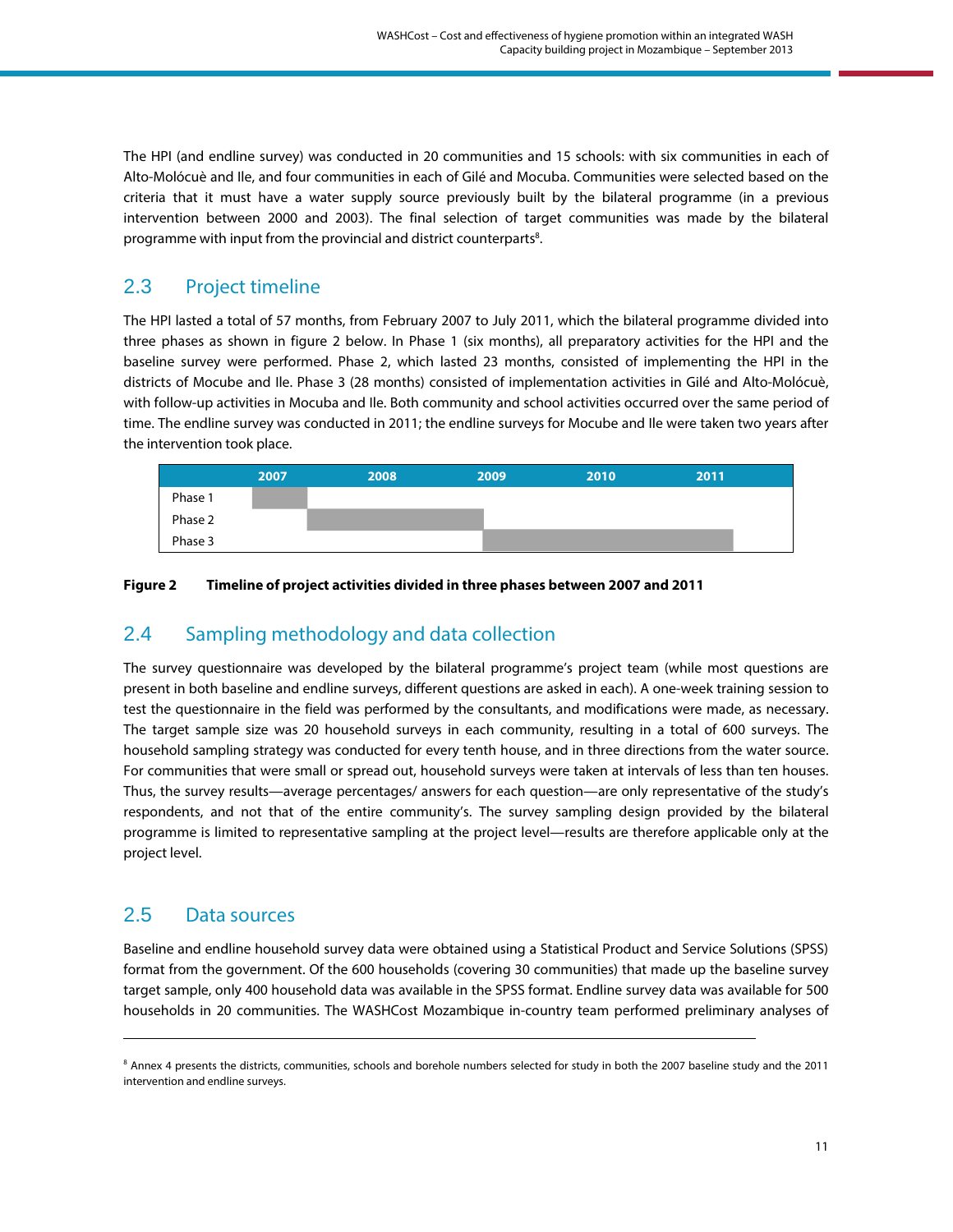<span id="page-11-0"></span>data gathered from the SPSS formats to determine hygiene effectiveness levels and arrive at the team's own cost analysis of the HPI. All costs data were (i) provided by the consultancy companies; (ii) analysed and corrected for inflation; and (iii) converted in 2011 US\$<sup>9</sup>.

## **3 Scope and limitations**

There are several considerations important to mention to set the scope of the paper. Given that there is limited analysis of the costs and effectiveness of HPIs in Mozambique, the subject is fairly new. The contents of this paper should therefore be treated as preliminary findings in testing the WASHCost methodology on one HPI. The purpose of the paper is to provide insights into methods of designing and evaluating hygiene promotion activities and/ or interventions on data gathered by staff of the HPI and does not provide a comparison of approaches<sup>10</sup>.

A summary of key limitations of the research study are presented below.

- 1. Research methods
	- a. The household survey questionnaire was developed independently of and before the WASHCost methodology was finalised. Proxy questions therefore had to be used.
	- b. Secondary data was used to test the methodology. The secondary data used was collected for a different purpose.
	- c. Almost all survey responses (for all sub-indicators, including diarrhea incidence data) were self-reported and could not be verified. Questions particularly subject to bias included those in which the respondent was asked about drinking water source in a different season (thus relying on memory recall), or handwashing practice of another household member (adults or children).
	- d. Half of the endline surveys were undertaken two years after the end of the intervention (for two of the districts), while the other half were conducted shortly after the final implementation (for the other two districts). During the two years between the end of the intervention and the endline survey, it is not known (but is considered unlikely) whether additional interventions occurred.
- 2. Datasets used
	- a. The data used in this study was derived from a combined water, sanitation, and hygiene intervention—it was therefore difficult to disaggregate these costs into separate categories (see Section 4.2). Within the schools, teachers were trained to promote hygiene and sanitation through school activities with students, and sensitise the school and community to the cleaning, construction and maintenance of school latrines and handwashing facilities. Changes observed between 2007 and 2011 were attributed to the hygiene intervention, but it was not possible to distinguish whether the changes in for example faecal containment and latrine use, were due to sanitation or hygiene promotion. Furthermore, as intervention activities occurred concurrently in both schools and communities, children who attended schools were exposed to the HPI twice. It was not possible to determine therefore whether behaviour change resulted from school or community interventions, and/ or whether this was due to a transfer of second-hand knowledge/ practice to children by other household members.

<sup>&</sup>lt;sup>9</sup> Analyses of the household survey data in this report were performed in STATA 12 (Stata Corp., College Station, TX).

<sup>&</sup>lt;sup>10</sup> Further information, supporting documentation (i.e., bilateral programme's final report) and data sets used in this paper are available upon request. Contact Alana Potter at potter@irc.nl.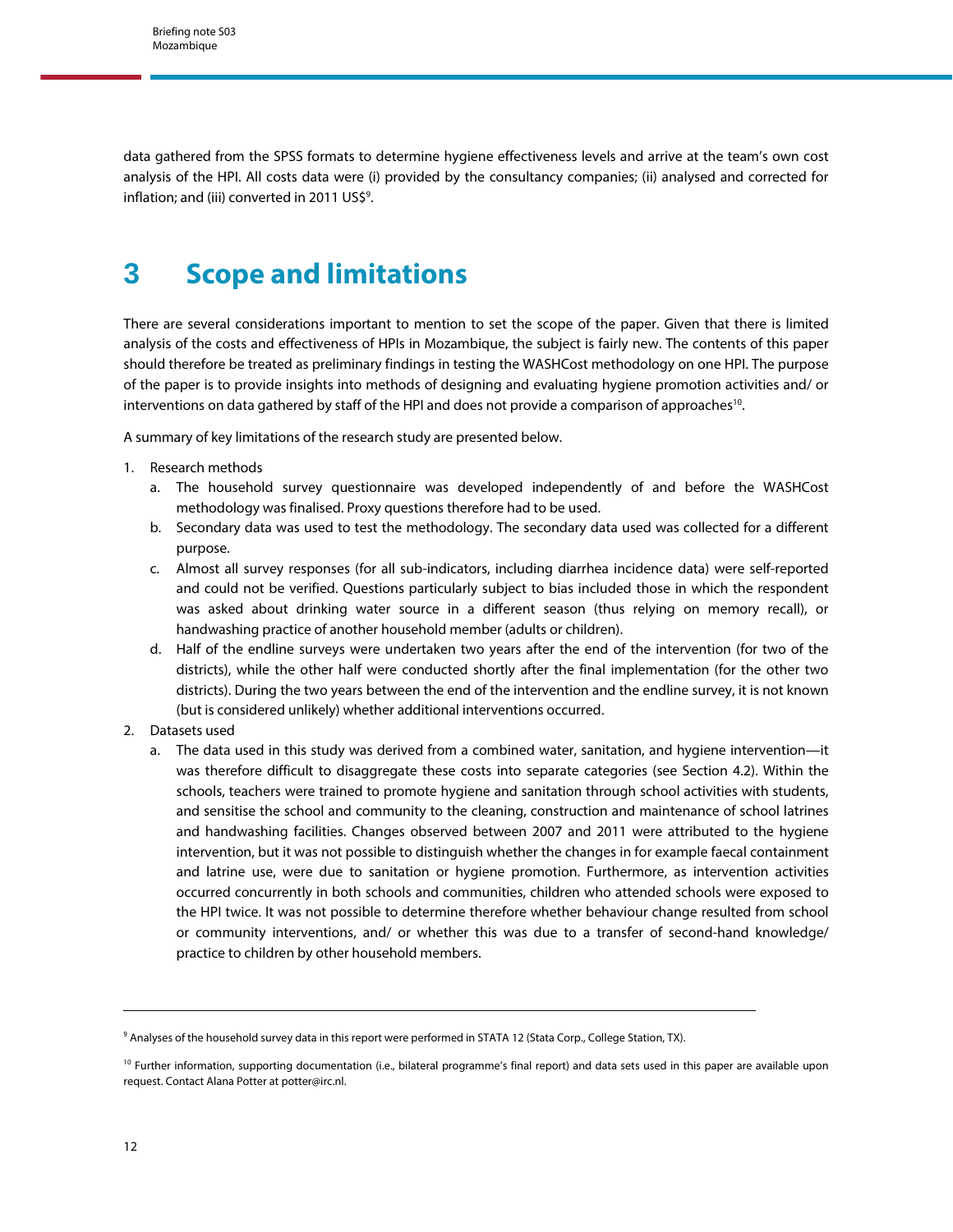- <span id="page-12-0"></span>b. No control data was available to assess changes in hygiene behavior in similar communities between 2007 and 2011. Instead, all changes observed in the intervention were assumed to be due to the HPI. This could possibly lead to an overestimation of impact.
- c. Household and support costs data were not obtained—only implementer data was used to calculate costs.
- d. The dataset of the bilateral programme is an internal document and has not been made public as yet. The bilateral development partner was also unavailable to participate in the study.

## **4 Results**

## 4.1 Evaluating baseline and endline hygiene effectiveness levels

The hygiene effectiveness level for (1) faecal containment and latrine use, (2) handwashing with soap or substitute, and (3) safe water source and management were assessed using a modified version of WASHCost's flowcharts, which are presented in figures 3-5 below. Modifications were necessary as the WASHCost methodology of assessing hygiene effectiveness levels was developed independently from the household survey questionnaires used by the HPI. Since the household surveys that were administered to the target communities did not necessarily ask the exact questions found in the WASHCost flowcharts—proxy questions were used and assumptions were made as described below.

Across all three indicators, the following information is contained below: (i) WASHCost's original formulation of the survey questions (in grey); (ii) the proxy used for this study (i.e., the exact question taken by household surveys conducted by the HPI, previous to the WASHCost study); (iii) an explanation of the assumptions and/ or limitations of the proxy and/ or original WASHCost question; and iv) the modified WASHCost indicator flowcharts used in this study.

#### 4.1.1 Indicator 1: faecal containment and latrine use

The original WASHCost flowchart used six questions to assess the hygiene effectiveness level of faecal containment and latrine use (see annex 1). For the purpose of this study, the flowchart used to assess hygiene effectiveness levels was modified to contain five questions (see figure 3).

For questions that were modified, the modified version was used in the flowchart.

#### Q1 - Do you have a household latrine?

The proxy used was **'Q1: Does your household have a latrine?'**. No modifications were made. As the first question in the flowchart, the presence of a latrine is a significant determining factor of the hygiene effectiveness level for Indicator 1. Even if household members were triggered to change their sanitation and hygiene behaviour through the PHAST and CLTS approaches, an 'Improved' hygiene effectiveness level is not considered to have been attained in the absence of a latrine within the household, or in neighbouring households.

#### Q2 - Does the household use a shared/ public latrine?

There was no specific question in the household surveys related to shared and/ or public latrines, possibly because these are rare in the rural context in Mozambique. The proxy used was **'Q2: In case your household does not have a latrine, please indicate where do you and your household members go to for toilet use**?'. All answers that responded in the affirmative were considered to be equivalent to using a shared/ public latrine. Previously, WASHCost's original formulation of Q2 placed shared and public latrines in the same category; however, the study found these to be substantively different. Shared latrines have a definitive number of people who use the latrine; the users are known to each other; and there is a sense of ownership and responsibility towards the cleanliness and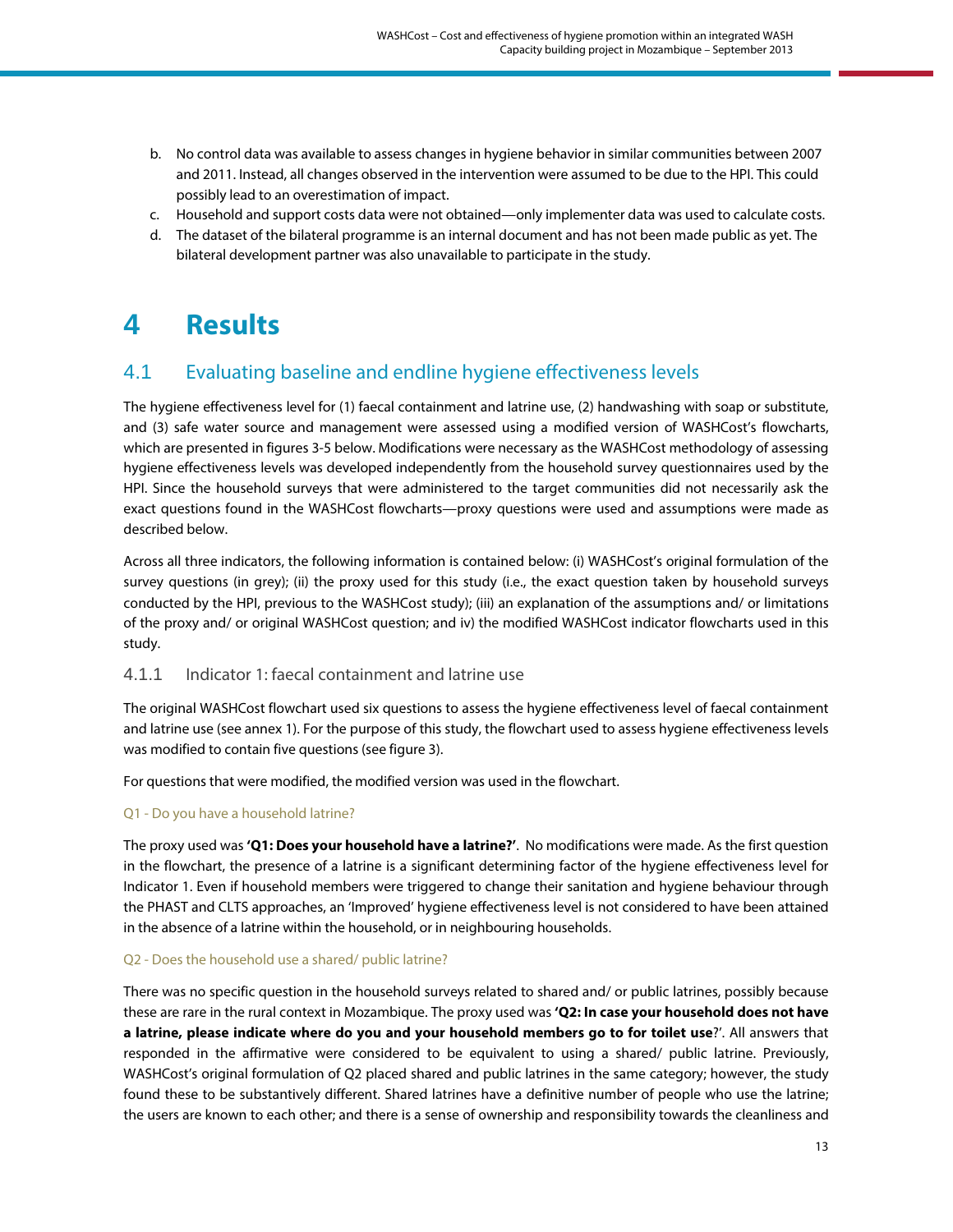maintenance of the latrine. Public latrines are available for anyone to use; users do not necessarily know all the latrine's users; and, in general, no one takes responsibility for its cleanliness and maintenance. Ideally, a differentiation should be made between shared and public latrine use. For the intervention areas targeted in this study, there were no public latrines.

#### Q3 - Do all, some, or none of the household's members use the latrine?

There were no questions in the household surveys that could be used as a proxy. No question asked about member usage of the latrine and, therefore, this question was excluded from Indicator 1 flowchart.

Q4 - Does the latrine provide adequate separation for the user from faeces (may also be determined by the type of latrine)?

To determine whether there is adequate separation between the user and human excrement, the proxy used was **'Q3: Which type of latrine does your household use?'**. Latrine types are classified as 'improved' or 'unimproved' by the WHO/ UNICEF (2012) Joint Monitoring Programme (JMP) for Water Supply and Sanitation, where improved sanitation technologies are defined as facilities that hygienically separate human excreta from human contact. Similar to the JMP classification of latrines, survey answers of "ventilated improved pit (VIP) latrine", "pour flush latrine", "ecological latrine (Ecosan)", "traditional latrine improved with concrete slab", and "latrine with cistern" were considered to provide adequate separation, and were qualified affirmatively (Yes). A traditional pit latrine response resulted in a negative qualification (No) as this latrine type is considered equal to the JMP classification of "pit latrines without slab".

#### Q5 - How frequent do family members use the latrine?

No proxy questions were available to address the frequency of latrine use and thus the question was changed to **'Q4: Are latrines really used?'**. Obvious signs of latrine use (and the availability of anal cleaning facilities [paper and/ or water], absence/ presence of faecal smell, and general state of the latrine) were used by the interviewer as qualifiers for a "Yes" or "No" answer.

#### Q6 - Do family members generally bury faeces when defecating in the open?

The proxy used was **'Q5: In case your household does not have latrines, please indicate where do you and the household members go for toilet use?'** One of the possible answers was "cat method" in which faeces are disposed of in a hole and covered with soil. Answers of "cat method" were taken to be family members generally bury faeces.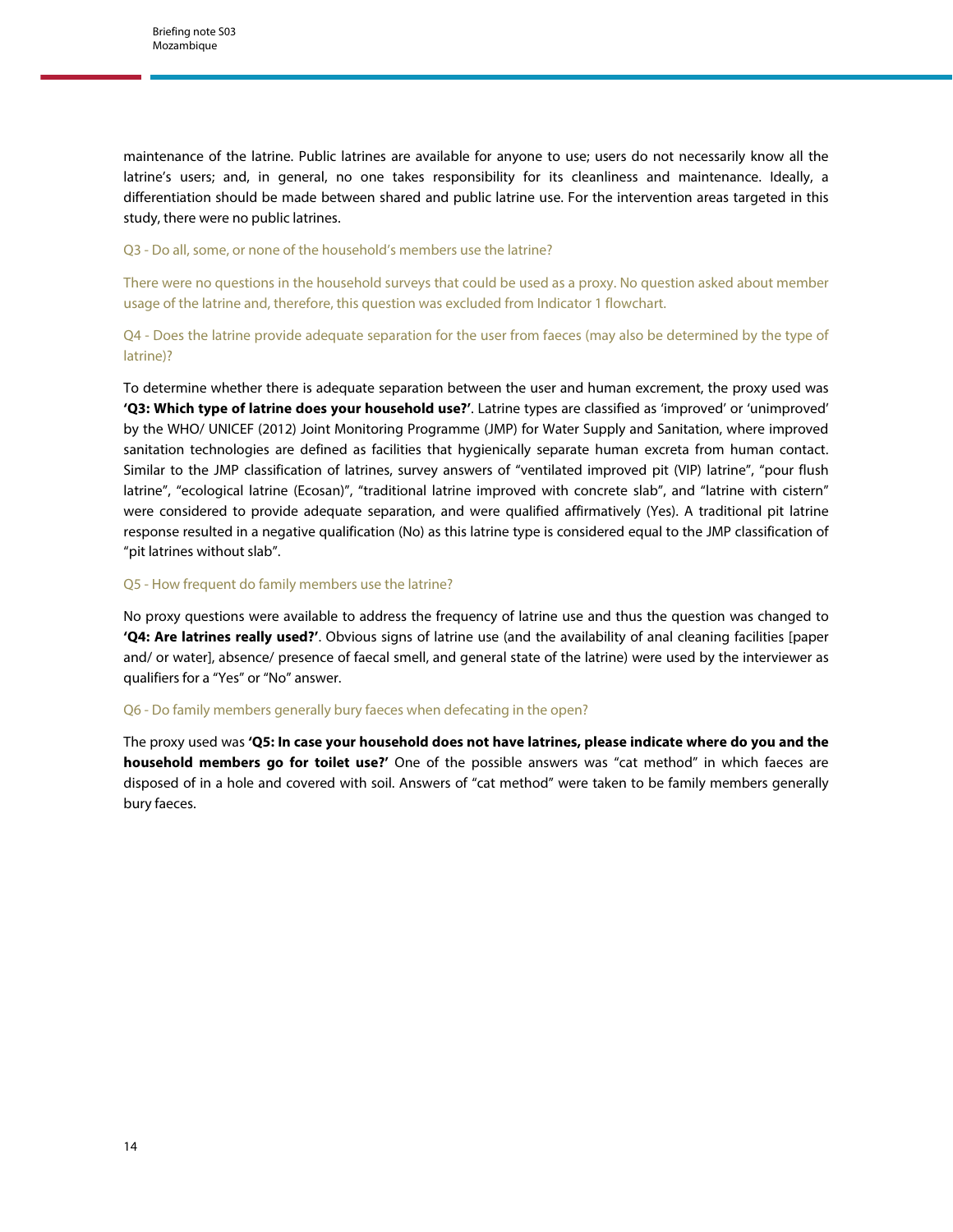<span id="page-14-0"></span>

#### Figure 3 Flowchart for Indicator 1 (modified): faecal containment and latrine use<sup>11</sup>

#### 4.1.2 Indicator 2: handwashing with soap or substitute

The original WASHCost flowchart used five questions to assess the hygiene effectiveness level of handwashing with soap or substitute (see annex 2). After modifications that take into account the assumptions, limitations, and proxies used, figure 4 below presents the modified flowchart, which used four out of the five (original) questions used by WASHCost. For the results presented here, the questions and proxies used do not differentiate between the availability of water or soap, and use of water or soap. The proxies used focused on handwashing practices; no possible answers accounted for lack of water or soap.

<sup>&</sup>lt;sup>11</sup> Figures represent the numbers of household responses, 2007/2011.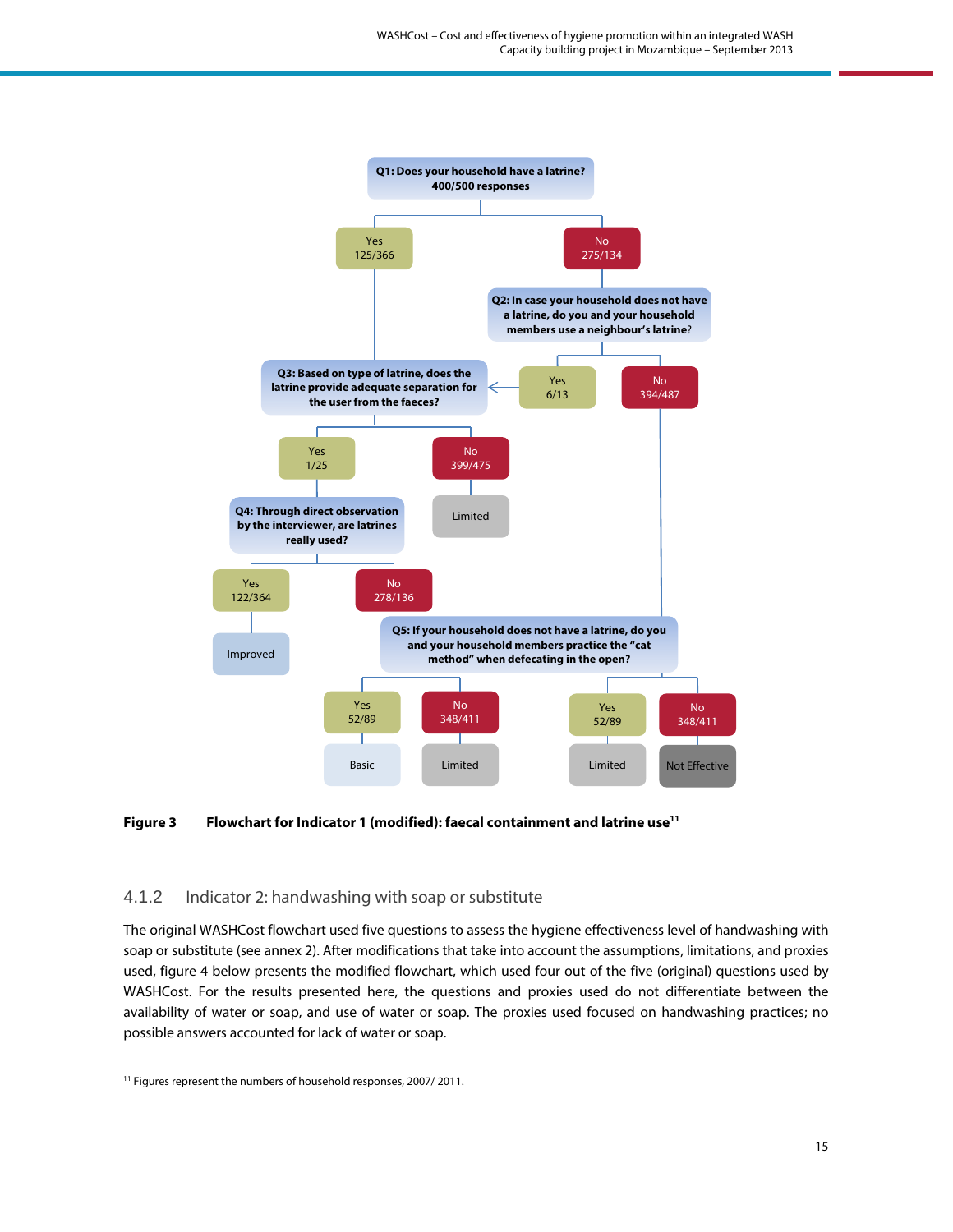The proxies used here focused on handwashing after latrine use, and the study's respondents were classified according to adults (over 18 years old) and children (5-17 years old). Despite data availability on adults and children, there was only one respondent for each household survey and therefore, the response for either adult(s) or children was based on what the respondent reported to be the overall handwashing practice of the household.

In addition to the inability to distinguish use from availability of water and soap/ substitute, the hygiene effectiveness levels determined by the flowchart differ from handwashing promotion practices suggested in other literature. As observed in figure 4, the effectiveness level 'Not Effective' was obtained if the water used for handwashing was insufficient and/ or was not poured. This is the same level reached if household members are found to never wash their hands after critical moments. However, Burton, et al. (2011) argues that any handwashing, regardless of use of soap and amount of water, is better than no handwashing at all. As such, no differentiation was made between the two.

Q7 - Do family members have an accessible and designated place to wash their hands?

For 2011, one possible proxy was "Do you have a container of water to wash your hands near the latrine?" which did not necessarily address the question of designation or accessibility. As there was no proxy for 2007 that inquired about accessibility or a designated place for handwashing, this question was removed from the flowchart.

#### Q8 - Is water for handwashing poured over hands and not re-contaminated?

The proxy used was **'Q7: How do your household members practice handwashing after latrine use?'.** The following answers were all considered to be in the affirmative: "pour water from a cup/ jar without soap", "pour water from a cup/ jar with soap", "handwashing device without soap", and "handwashing device with soap" . The following answers were all considered to be in the negative: "in a bowl shared without soap", "in a bowl shared with soap", and "no handwashing practice". One possible answer was "other" and, for 2007, these answers corresponded to "water and ash", which was classified as re-contaminated water used for handwashing. However, for 2011, the majority of answers specified running water, and was therefore classified as water was poured and not recontaminated for handwashing.

#### Q9 - Is sufficient water available for handwashing (sufficient = at least 1 small cup)?

There is no proxy question that asked about the availability of water for handwashing. Instead, the proxy used was **'Q8: How do your household members practice handwashing after latrine use?'**—at least one small cup of water was assumed to be used for the following answers: "in a bowl", "pour water from a cup", and "handwashing device". One possible answer was "no handwashing after latrine use". However, there was no follow-up question to determine whether handwashing was not practiced because household members did not want to do so, or because there was no water available. In addition, the assumption that one small cup of water is sufficient for handwashing was not validated by the survey questions.

#### Q10 - Is soap or substitute available and used for handwashing?

The original question was a two-part question that asked about: (1) availability; and (2) use. The proxy used did not distinguish between these, was limited to asking: **'Q9: How do your household members practice handwashing after latrine use?**'. Answers that indicated the use of soap, substitute, or ash were all taken to be in the affirmative.

#### Q11 - Do all members of the household wash their hands at critical moments?

16 Critical moments are understood to occur before eating and after latrine use. Two proxy questions were used: **'Q6 (modified and moved higher in the survey questionnaire for indicator 2 owing to significance): How do your household members practice handwashing before eating?'** and **"How do your household members practice handwashing after latrine use?"** where any form of handwashing (with bowl, water from cup, etc.) was taken as household members having washed their hands. Possible answers to this question include: "household members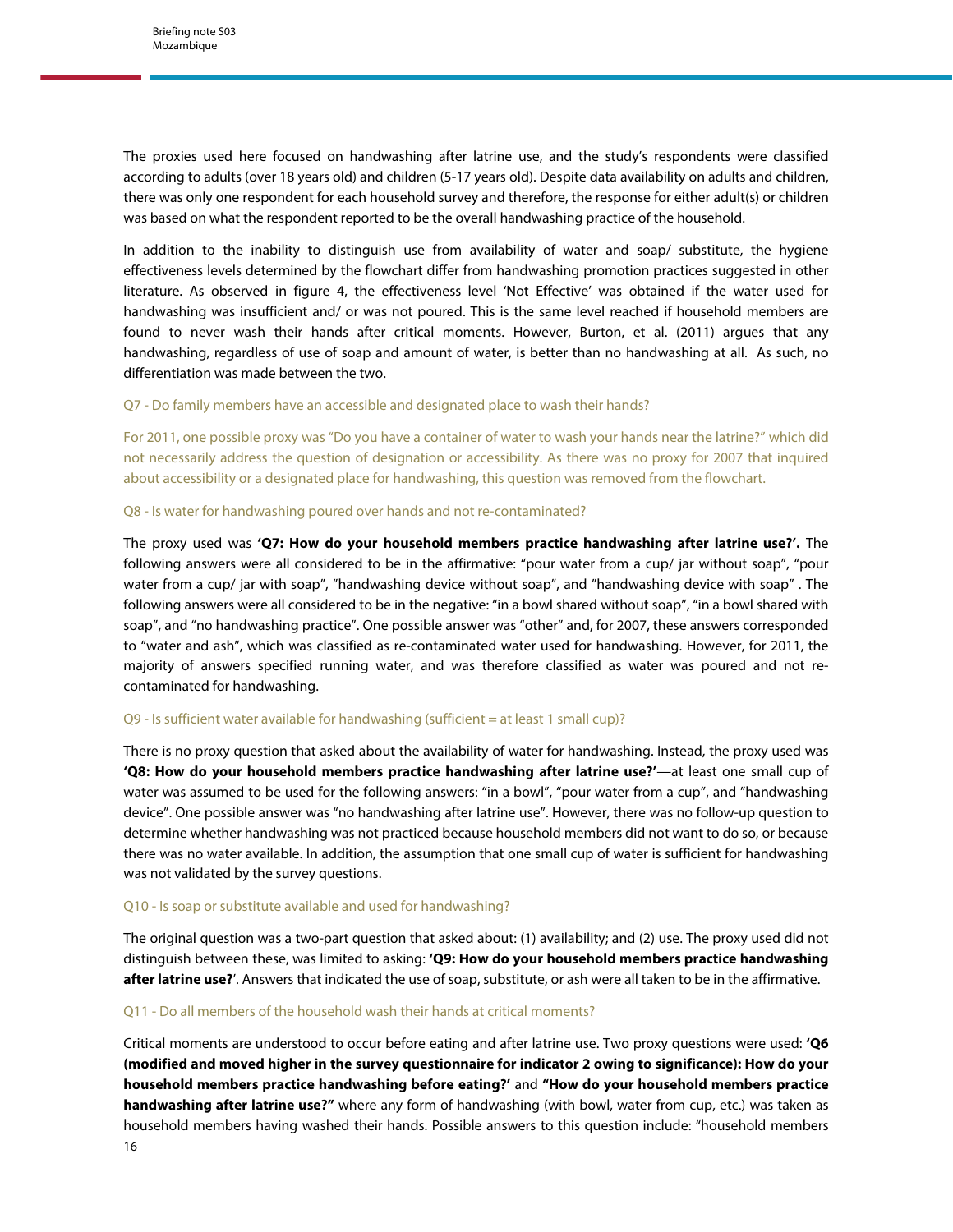<span id="page-16-0"></span>always wash their hands at critical moments"; "household members only wash their hands after latrine use"; and "household members do not wash their hands at critical moments".



1

**Figure 4 Flowchart for Indicator 2 (modified): handwashing with soap or substitute12**

<sup>&</sup>lt;sup>12</sup> Figures represent the number of household responses, 2007/2011, where A stands for responses of adults (18 years and over), and C stands for responses of children (5-17 years).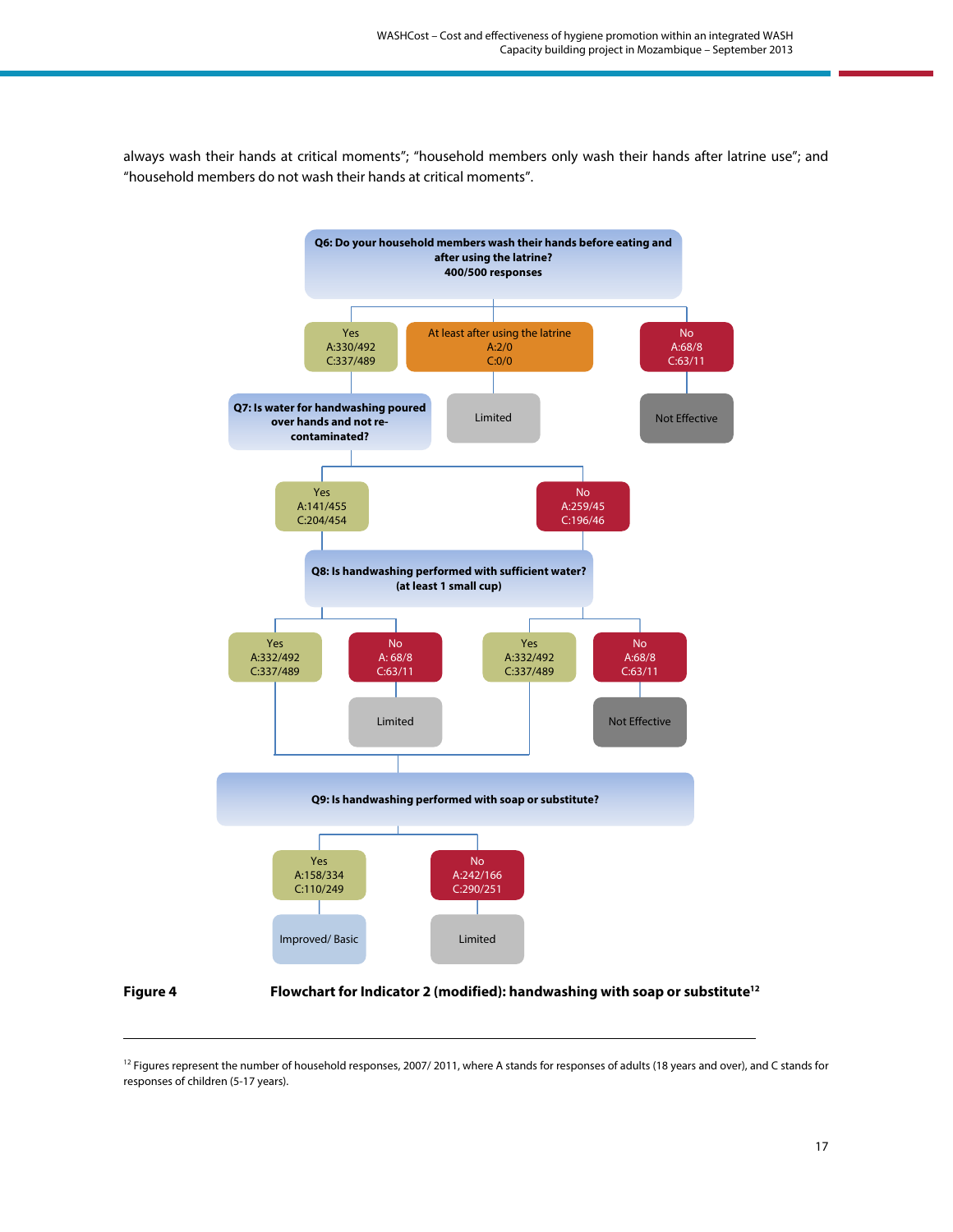#### <span id="page-17-0"></span>4.1.3 Indicator 3: safe water source and management

The original WASHCost flowchart used four questions to assess the hygiene effectiveness level of safe water source and management (see annex 3). After modifications that take into account the assumptions, limitations and proxies that could be used, the survey questions for indicator 3, as shown in figure 5, was expanded to a total of five.

#### Q12 - How often is a protected source used for drinking water?

The proxy used was **'Q10: What type of drinking water source does your household use mainly during rainy and dry seasons?'.** Household surveys provided drinking water source type for both rainy and dry seasons, although it should be noted that these were asked at the same time and, therefore, the response for one season is dependent on the memory of the respondent. As the word "protected" is subject to interpretation, this was changed to the word "improved". The JMP (2012) definition was used: an improved source is considered protected when it is free from outside contamination, in particular, contamination from faecal matter. Improved water sources include borehole with handpump within/ outside the village, protected surface water with handpump, protected surface water with windlass, protected spring, and rain water. Unimproved sources include unprotected surface water, unprotected spring, lakes/ streams/ rivers/ ponds, and water vendors. Using the responses for both rainy and dry seasons, there were three possible answers to this question: (1) improved water sources are always used; (2) improved water sources are sometimes used (i.e., an improved source is available for only one season—rainy or dry); and (3) improved water sources are never used.

#### Q13 - Is the water collected safely?

The wording of this question was found to be vague and was therefore reformulated to **'Q11: Are water containers washed before water is collected?'**. Another proxy used was **'How do you usually wash water containers before water drawing?'**. The following answers were considered in the affirmative: "wash the container with soap/ detergent in the house", "wash the container with soap/ cleaning agent at the water point", and "wash with water and ash". While it is possible for clean water containers (washed with soap/detergent) to be contaminated by dirt during travel to the water source, this was not accounted for in the study. The following answers were considered in the negative: "containers are dusted and/ or wiped with a rag in the house, or at the water point", and "containers are not washed before use". Owing to WASHCost's emphasis on the use of soap or substitute, the answer of "rinse with water only" was also taken to mean that water containers were not being washed.

#### Q14 – **Q12 (new): Is water transported back in a container with a lid?**

A new question in WASHCost's survey questions for Indicator 3, Q12 (new) was added since data on the transportation of water was available in the household surveys conducted. Assessing whether water was transported in a container with or without a lid was included as the presence of a lid reduces the likelihood of water contamination. Another proxy used was 'What kind of container does your household use to fetch and carry water?'. The answers specified whether containers were with or without lids.

#### Q15 - Is the water stored safely?

To strike better clarity in what was meant by safe storage, this question was modified to answer the question **'Q13: Is water stored in a container with a lid?'**. Another proxy used was **'How does your household keep drinking water in your house?'**. The answers provided insight into whether containers were with or without lids.

#### Q16 - Is the water drawn safely?

18 This question sought to determine whether a clean ladle or spoon was being used to draw water from a storage container. However, there were no proxy questions available that referred to instruments being used to draw water. Instead, the proxy used was **'Q14: Do you (or household members in charge of fetching water) practice**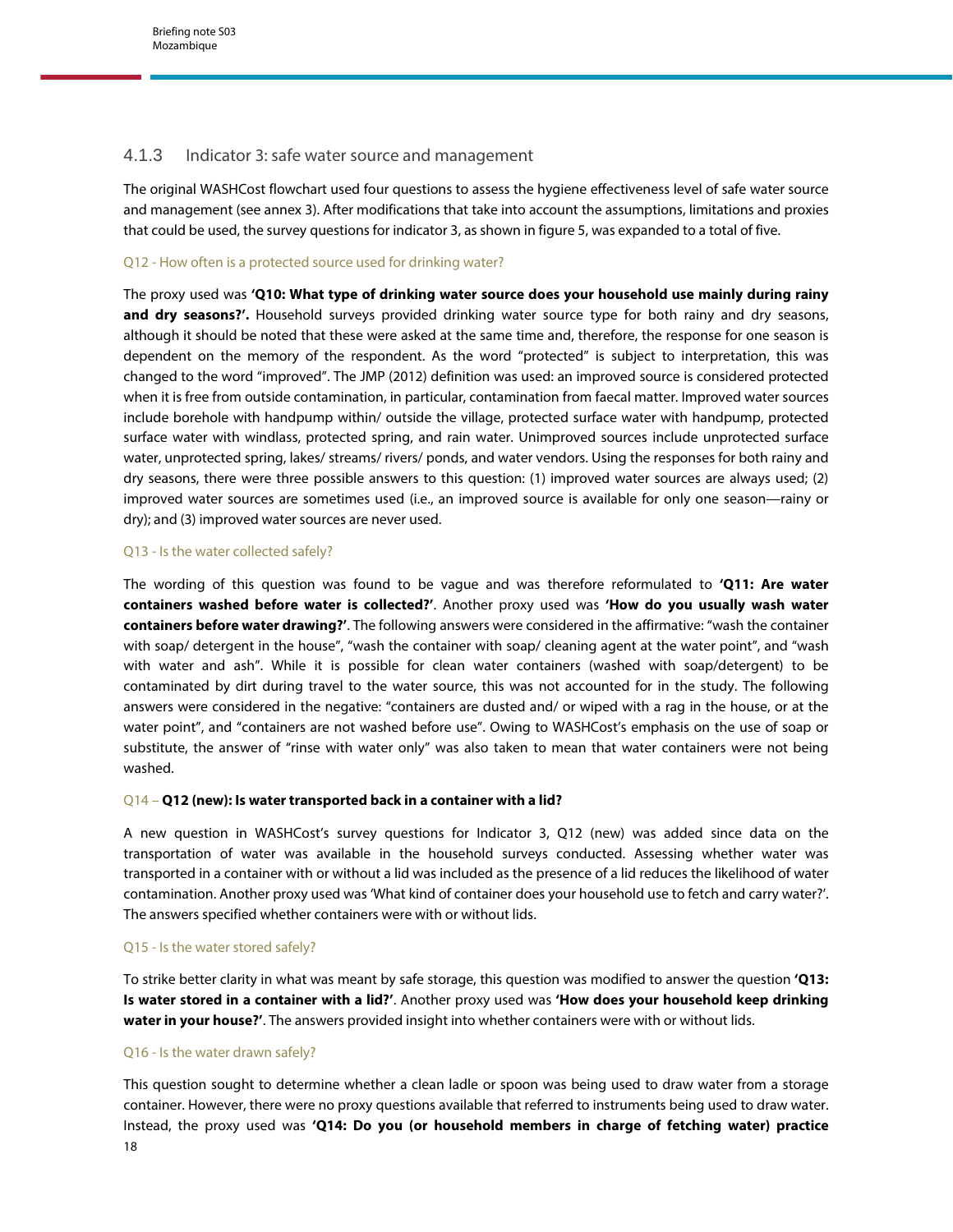<span id="page-18-0"></span>**handwashing before drawing water?'**. Answers in the affirmative ("Yes") covered responses that ranged from "always" to "sometimes"; while responses ranging from "rarely" to "never" corresponded to "No". No details were provided on whether handwashing was performed with soap or substitute. For Q14, it was assumed that: (1) water was removed from the storage container with the use of hands, and (2) hands with which water was drunk were not re-introduced to the water storage container, or hands were still clean after water was drunk.



Figure 5 Flowchart for Indicator 3: safe water source and management<sup>13</sup>

<sup>&</sup>lt;sup>13</sup> Figures represent the number of household responses, 2007/2011.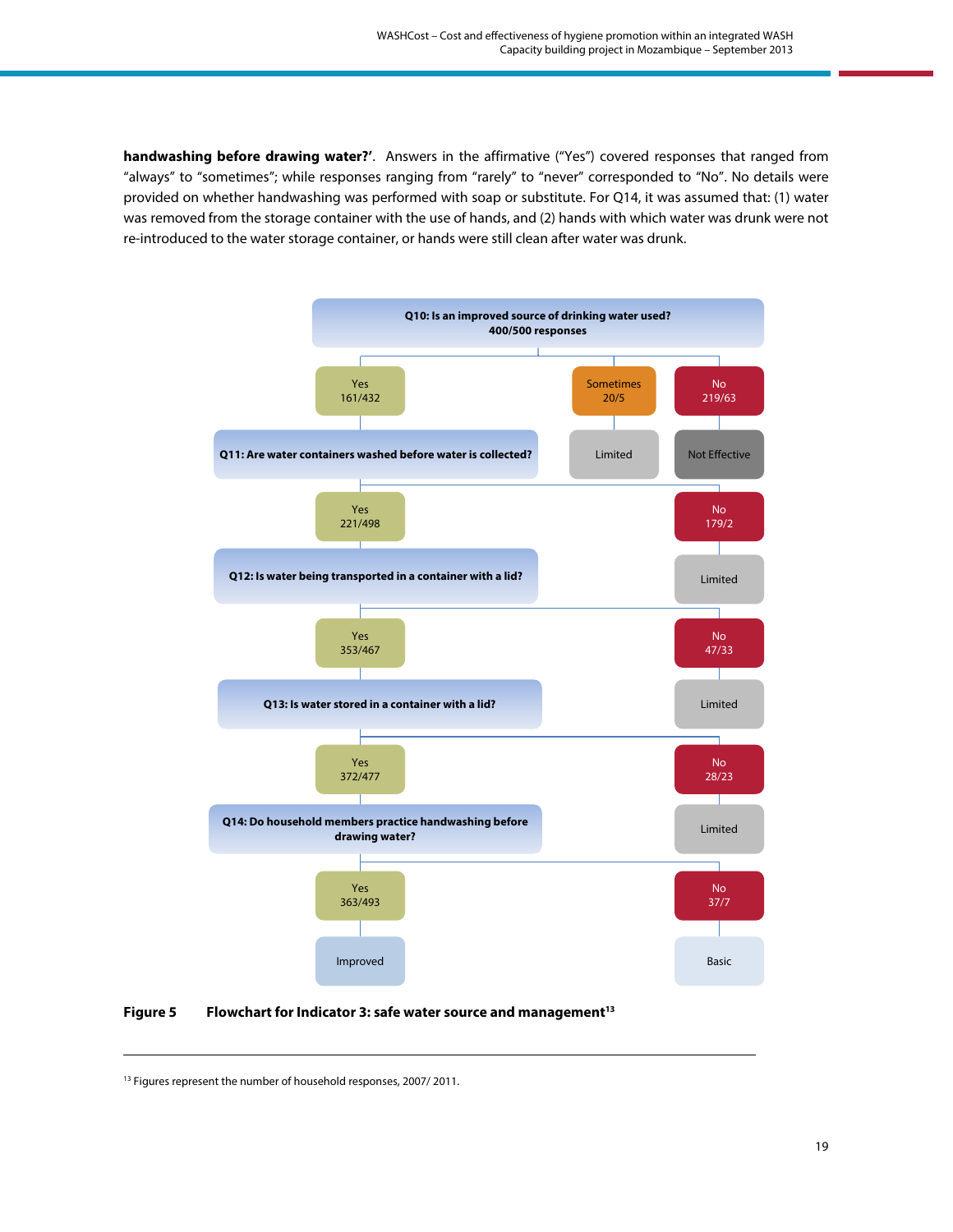#### <span id="page-19-0"></span>4.1.4 Distribution of the household responses into hygiene effectiveness levels

In figures 3-5, the number of household respondents for each of the sub-indicator questions is provided for the years 2007 and 2011 (e.g., 163/ 293). Combining all responses to the sub-indicators, a hygiene effectiveness level is assigned to each household for each of the three indicators. Table 3 presents the percentage of households in each effectiveness level for the baseline (2007) and endline (2011) surveys<sup>14</sup>.

| Table 3 | Number and percentage of household respondents for all three indicators in 2007 (baseline |
|---------|-------------------------------------------------------------------------------------------|
|         | survey) and 2011 (endline survey)                                                         |

|                      | 2007                                             | 2011                                                                             | 2007          | 2011          |  |  |  |
|----------------------|--------------------------------------------------|----------------------------------------------------------------------------------|---------------|---------------|--|--|--|
|                      | # respondents                                    | # respondents                                                                    | % respondents | % respondents |  |  |  |
|                      | Indicator 1 - faecal containment and latrine use |                                                                                  |               |               |  |  |  |
| Improved             | 1                                                | 24                                                                               | 0.3%          | 4.8%          |  |  |  |
| <b>Basic</b>         | $\Omega$                                         | $\Omega$                                                                         | $0\%$         | 0%            |  |  |  |
| Limited              | 182                                              | 444                                                                              | 45.5%         | 88.8%         |  |  |  |
| <b>Not Effective</b> | 217                                              | 32                                                                               | 54.3%         | 6.4%          |  |  |  |
|                      |                                                  | Indicator 2 - handwashing with soap or substitute for adults (over 18 years old) |               |               |  |  |  |
| Basic/ Improved      | 157                                              | 334                                                                              | 39.3%         | 66.8%         |  |  |  |
| Limited              | 175                                              | 158                                                                              | 43.8%         | 31.6%         |  |  |  |
| <b>Not Effective</b> | 68                                               | 8                                                                                | 17.0%         | 1.6%          |  |  |  |
|                      |                                                  | Indicator 2 - handwashing with soap or substitute for children (5-17 years old)  |               |               |  |  |  |
| Basic/ Improved      | 110                                              | 249                                                                              | 27.5%         | 49.8%         |  |  |  |
| Limited              | 227                                              | 240                                                                              | 56.8%         | 48.0%         |  |  |  |
| <b>Not Effective</b> | 63                                               | 11                                                                               | 15.8%         | 2.2%          |  |  |  |
|                      | Indicator 3 - safe water source and management   |                                                                                  |               |               |  |  |  |
| Improved             | 83                                               | 394                                                                              | 20.8%         | 78.8%         |  |  |  |
| <b>Basic</b>         | $\overline{7}$                                   | 5                                                                                | 1.8%          | 1.0%          |  |  |  |
| Limited              | 91                                               | 38                                                                               | 22.8%         | 7.6%          |  |  |  |
| <b>Not Effective</b> | 219                                              | 63                                                                               | 54.8%         | 12.6%         |  |  |  |

Across all indicators, the general observation was an increase in improved hygiene behaviour between 2007 and 2011.

For **Indicator 1** (faecal containment and latrine use) survey responses showed a decrease in number of households belonging to the 'Not Effective' level (from 54.3% to 6.4%), reflecting an increase from 45.5% to 88.8% in the 'Limited' level. To understand the basis of this change, the individual sub-indicator questions in figure 3 show that the greatest change occurred in two areas: (1) households with a latrine increased from 31% to 73%, and (2) actual use of latrines increased from 31% to 73%. The numbers suggest that it is likely that the actual use of latrines is linked to the increase of household latrines.

For **Indicator 2** (handwashing with soap or substitute), household data was available for adults (over 18 years) and school-age children (5-17 years). Results showed a decrease in respondents classified in the 'Not Effective' and

<sup>&</sup>lt;sup>14</sup> Note that there were no control groups in this study, and all changes observed were assigned to the intervention.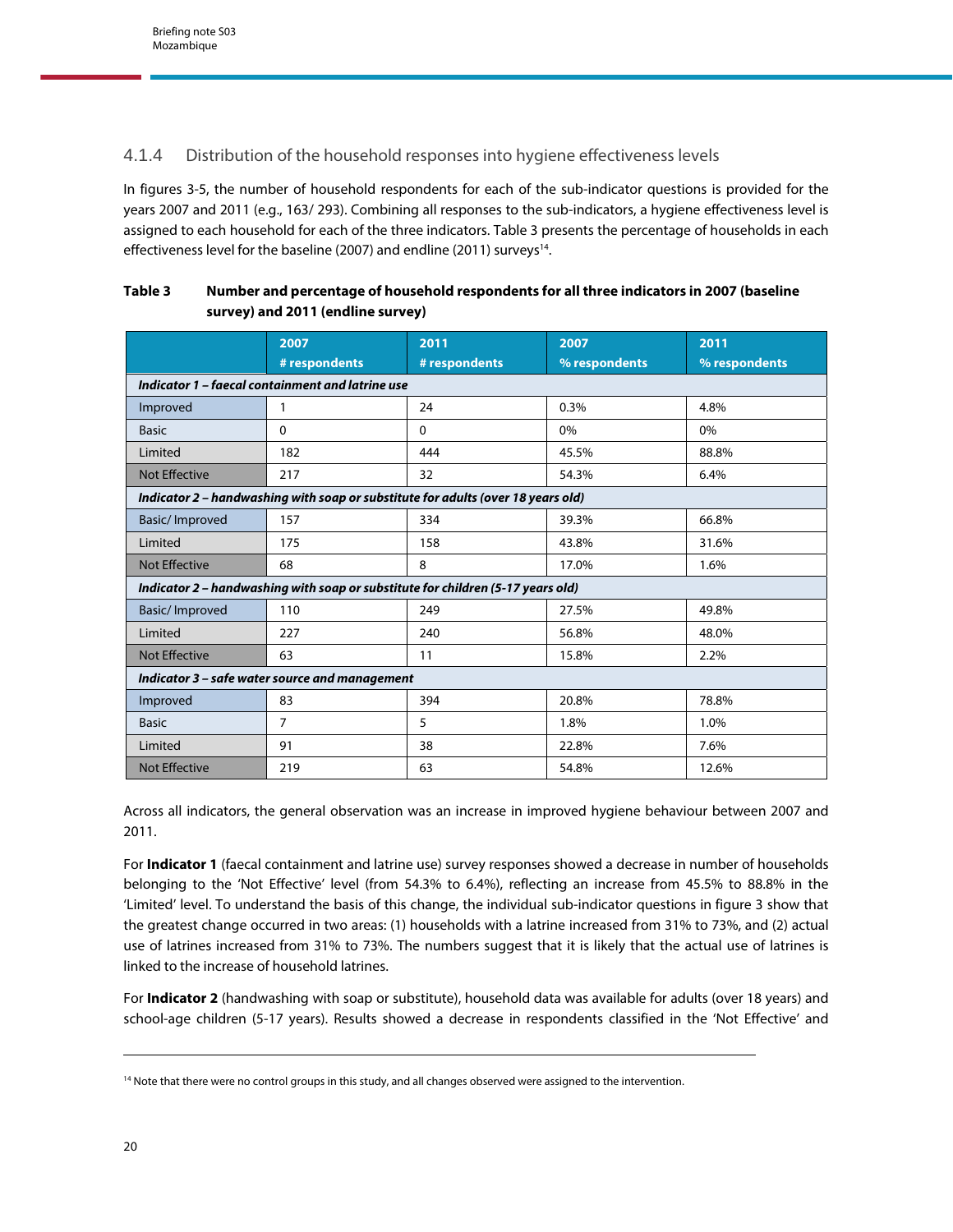<span id="page-20-0"></span>'Limited' levels, corresponding to an increase in the 'Basic/ Improved' levels, for both adults and children. Adults were found to: (1) make up a higher percentage of respondents registered in the 'Basic/ Improved' level for both 2007 and 2011, and (2) have made greater progress in climbing the hygiene effectiveness ladder: a percentage change of 27.5% was observed between baseline and endline years for adults, while school-age children showed an increase of 22.3%. It should be noted that while the HPI was taking place, the bilateral programme also had school interventions occurring simultaneously. As a result, children would have participated in hygiene promotion activities at school, in addition to receiving secondary knowledge transferred by their adult household members. Despite the additional exposure to improved handwashing practices, only 49.8% of children were in the 'Basic/ Improved' level, as compared to 66.8% of adults. Using the respondent numbers from figure 4, the greatest change in handwashing behaviour in adults corresponded to: (1) the use of non-re-contaminated water for handwashing, which increased from 35% to 91%, and (2) the use of soap or substitute, which increased from 40% to 67%. Amongst children, the same two sub-indicators were observed to have witnessed the greatest increase, with the use of non-re-contaminated water increasing from 51% to 91%,, and the use of soap or substitute increasing from 28% to 50%.

For **Indicator 3** (safe water source and management), the study revealed a significant increase in the percentage of respondents reaching the Improved level (from 20.8% to 78.8%), corresponding to a decrease in the 'Not Effective' and 'Limited' levels. Based on respondent numbers in figure 5, there were minimal changes in behaviour related to the transport, storage, and drawing of water at the household. Instead, significant changes were observed for: (1) use of an improved drinking water source, which increased from 40.3% to 86.4%, and (2) washing containers before water is collected, which increased from 55.3% to 99.6%.

### 4.2 Implementer intervention costs and their classification

Costs related to the intervention incurred by the implementer were provided by the WASHCost team with descriptions for the type of work associated with each cost. All costs data were adjusted for inflation and provided in 2011 US\$. Based on WASHCost's cost categories of general hygiene promotion interventions (table 2), four cost categories were identified in the HPI. Examples of capital expenditure (CapEx) included supporting the establishment of the linkage between target communities and local mechanics in the operation and maintenance of water supplies, disseminating materials to be used in each target community, supporting the training of water and sanitation committees, donor costs (from the bilateral programme) for the initiation of the project, and any type of training (whether it was training members of the water committee or local artisans). Only one type of capital maintenance expenditure (CapManEx) was costed: the re-training of local artisans. Expenditure on direct support (ExpDS) are district level costs and are not associated with the project/ implementation itself; only one cost type classified as ExpDS surfaced—the costs associated with district monitoring. Operating Expenditures (OpEx) are recurrent costs acquired during the actual intervention; these include promotion and demonstration of model latrines, hygiene and sanitation promotion, programme monitoring visits, and the baseline and endline surveys.

To calculate the total implementer cost of the HPI per person, several assumptions were made. All costs were assigned by the WASHCost team to a category of: (1) water, (2) sanitation, (3) hygiene, (4) water and sanitation, (5) water and hygiene, (6) sanitation and hygiene, and (7) water, sanitation, and hygiene. Depending on the water/ sanitation/ hygiene category used, a percentage of the costs were allocated for hygiene:

- 0% was allocated to hygiene for costs related solely to water, sanitation, and/ or water and sanitation;
- half of the costs of water and hygiene and/ or sanitation and hygiene interventions were allocated to hygiene; and
- a third of the costs of water, sanitation, and hygiene were considered hygiene-related.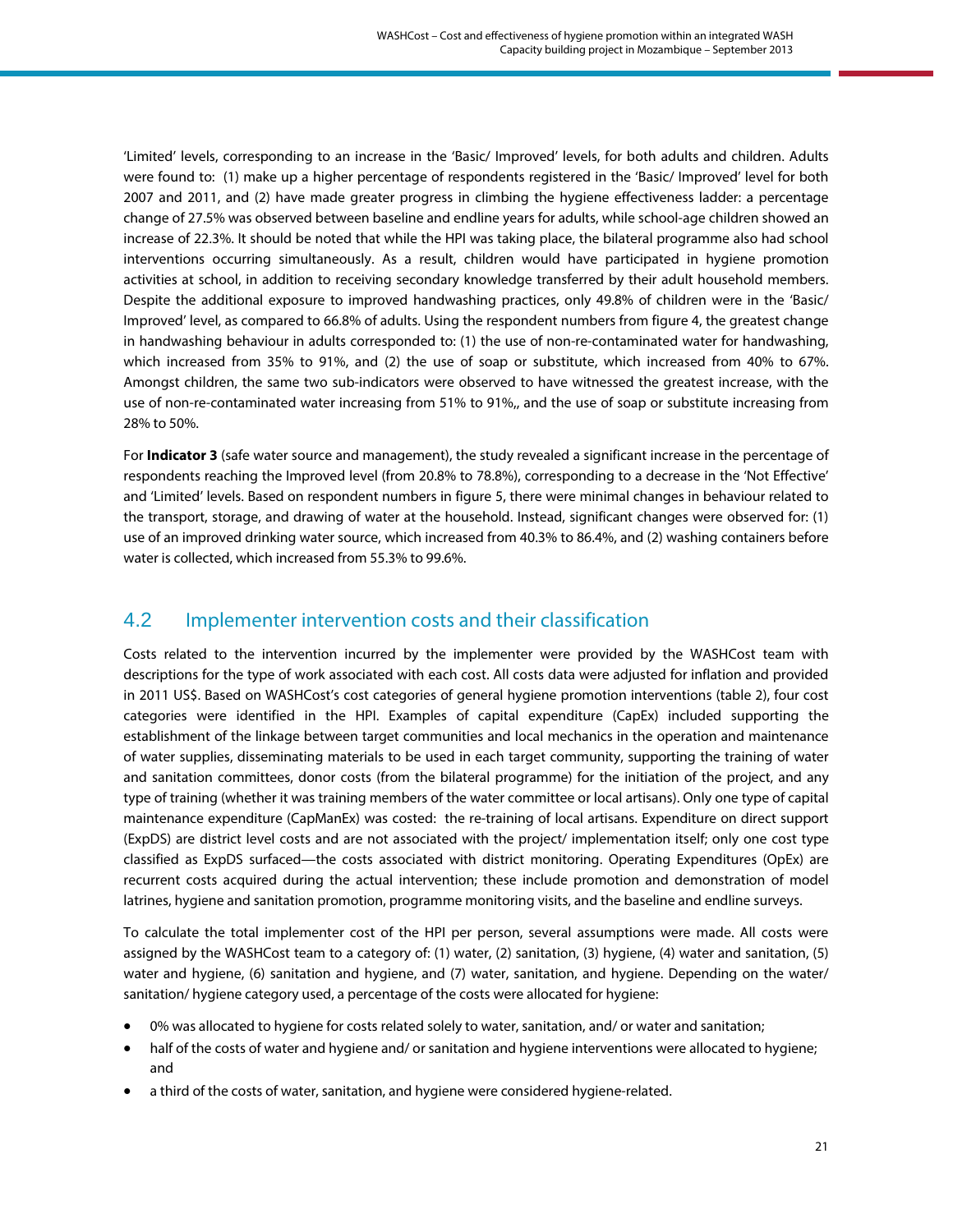<span id="page-21-0"></span>In addition, costs were also classified according to target beneficiaries: communities/ schools/ communities and schools. As the focus of this study was on the cost effectiveness of community interventions, only costs related to the community were assessed. Where costs were assigned to communities and schools, a fraction of the cost was used for the assessment: the fraction of the cost was calculated according to the total number of beneficiaries in the target communities divided by the total number of beneficiaries in communities and schools.

To calculate the number of beneficiaries in communities and schools, the final report of the bilateral programme gave an estimate of 190,000 inhabitants for 200 communities, which resulted in 950 inhabitants per community<sup>15</sup>. Using this value, and the assumption provided by the WASHCost team that each school has 500 children, the number of beneficiaries was calculated and used to determine: (1) the fraction of costs associated with target communities, and (2) the number of beneficiaries for each cost. This was used to calculate the cost per person<sup>16</sup>.

Table 4 presents the total cost for each cost category, as well as the overall cost per person per year. Costs were averaged over 4.75 years, which is the total duration of the intervention (57 months).

| <b>Cost type</b>                           | <b>Total cost</b><br>$(2011$ US\$) | Cost per person per<br><b>Year (2011 US\$)</b> |
|--------------------------------------------|------------------------------------|------------------------------------------------|
| Capital Expenditure Software (CapExS)      | 305,265                            | 2.89                                           |
| Capital Maintenance Expenditure (CapManEx) |                                    | 0                                              |
| Direct Support Expenditure (ExpDS)         | 148,923                            | 0.81                                           |
| Operating Expenditure (OpEx) – total       | 80,696                             | 1.22                                           |
| <b>Total</b>                               | 534,884                            | 4.92                                           |

**Table 4 Implementer intervention costs by cost category in 2011 US\$**

The intervention cost for the implementer of US\$ 4.92 (2011) per person per year is within the range of costs obtained in a previous study in Mozambique for four hygiene promotion community education programmes (van de Reep, 2010). The results showed that the average cost of four hygiene promotion interventions in Mozambique was US\$ 4.00 (2008) per person per year, with a range of between 2.6 and 15.1, excluding household costs. The large variation in costs was due to the hygiene promotion approach used, some which required hardware improvements and were thus more costly.

### 4.3 Household costs

No household costs were collected in the baseline and endline surveys, although van de Reep's (2010) study used a cost of US\$ 0.31 (2008) per person per year. Ideally, household costs are collected at the beginning and end of the intervention to determine whether any change occurs. As an example, if results from the handwashing indicator

<sup>&</sup>lt;sup>15</sup> Available on request.

<sup>&</sup>lt;sup>16</sup> Note that the cost data provided by the WASHCost team was divided into the three phases. Phase 1 had cost data for 2007, and represented the baseline study carried out in 30 communities and 20 schools. Phase 2 activities benefited 10 communities and 7 schools, and costs data were provided for the 2008 calendar year. Phase 3 costs were associated with 10 communities and 8 schools, and costs data were for 2010. Although the endline survey and Phase 3 activities ended in 2011, costs data were booked in 2010 with the signing of contracts. Similarly for Phase 2, all costs data were booked in 2008 on the signing of contracts.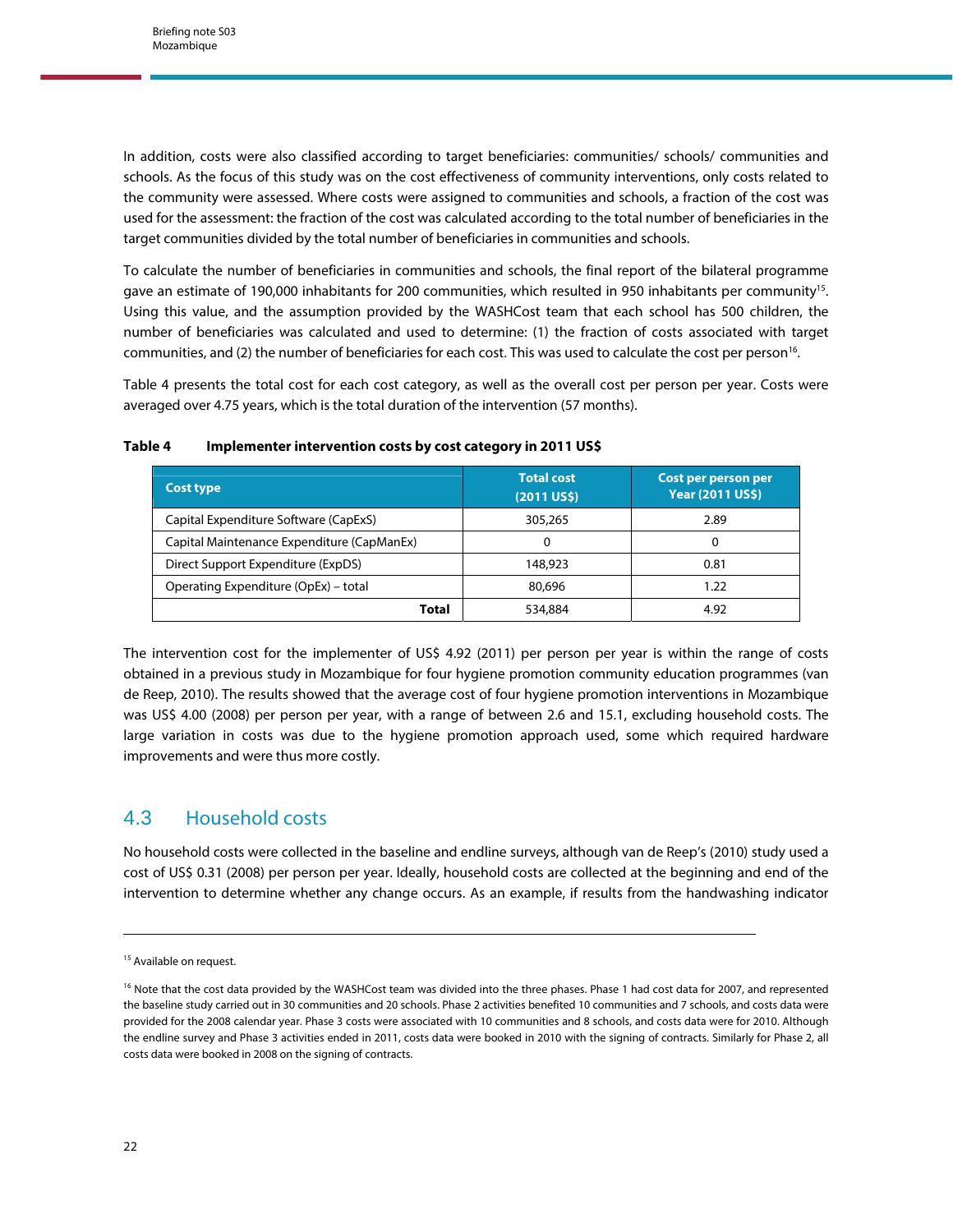<span id="page-22-0"></span>show that a greater percentage of respondents use soap or substitute after the intervention, household expenditure on soap is likely to increase.

Household hardware costs such as construction of latrines was designated by the WASHCost team to be a sanitation cost, and would therefore not be included as a hygiene cost even if the cost data had been available. By classifying certain costs as only for water and/ or sanitation, these assumptions most likely led to an underestimation of the hygiene intervention costs. As discussed in Section 4.1.4 for Indicator 1 – faecal containment and latrine use, the change in hygiene effectiveness levels was most likely due to the construction of household latrines. From 2007 to 2011, households with a latrine increased from 31% to 73%, but the cost of constructing these latrines was not accounted for in the intervention costs. While it is true that community members need to be educated and be willing to use a latrine, and that the presence of a latrine does not ensure that the latrine will be used, if a household does not have a latrine, there is no option of practicing the improved hygiene behaviours promoted by the intervention.

In addition to capital expenditure (hardware) and operating expenditures (soap for handwashing), the time spent by the community on intervention activities was not quantified. Without household or community time costs it is not possible to determine the total cost and, therefore, this report can only report on the costs associated with the implementer.

### 4.4 Determining cost effectiveness of the intervention

To determine cost effectiveness, the cost of the intervention and the change in hygiene effectiveness level due to the intervention need to be calculated. In this study, hygiene effectiveness level was not a single outcome, but was described by four possible hygiene effectiveness levels as previously discussed in table 3, which gives the percentage of household respondents in each of the four hygiene effectiveness levels before and after the intervention. Therefore, it was decided to define WASHCost's 'Basic' level as the target level, and to re-classify the household respondents as below or above 'Basic' level. The results are presented in table 5.

|                                                                                   | 2007<br>% households                              | 2011<br>% households | <b>Change in</b><br>% households |  |  |  |
|-----------------------------------------------------------------------------------|---------------------------------------------------|----------------------|----------------------------------|--|--|--|
|                                                                                   | Indicator #1 – faecal containment and latrine use |                      |                                  |  |  |  |
| Basic/Improved                                                                    | $0.3\%$                                           | 4.8%                 | $+4.6%$                          |  |  |  |
| Not Effective/Limited                                                             | 99.8%                                             | 95.2%                |                                  |  |  |  |
| Indicator #2 - handwashing with soap or substitute for adults (over 18 years old) |                                                   |                      |                                  |  |  |  |
| Basic/Improved                                                                    | 30.3%                                             | 66.8%                | $+27.6%$                         |  |  |  |
| Not Effective/Limited                                                             | 60.8%                                             | 33.2%                |                                  |  |  |  |
| Indicator #2 - handwashing with soap or substitute for children (5-17 years old)  |                                                   |                      |                                  |  |  |  |
| Basic/Improved                                                                    | 27.5%                                             | 49.8%                | $+22.3%$                         |  |  |  |
| Not Effective/Limited                                                             | 72.5%                                             | 50.2%                |                                  |  |  |  |
| Indicator #3 – safe water source and management                                   |                                                   |                      |                                  |  |  |  |
| Basic/Improved                                                                    | 22.5%                                             | 79.8%                | $+57.3%$                         |  |  |  |
| Not Effective/Limited                                                             | 77.5%                                             | 20.2%                |                                  |  |  |  |

#### **Table 5 Defining 'Basic' as the target level to obtain a single outcome indicator measured as a percentage change in households**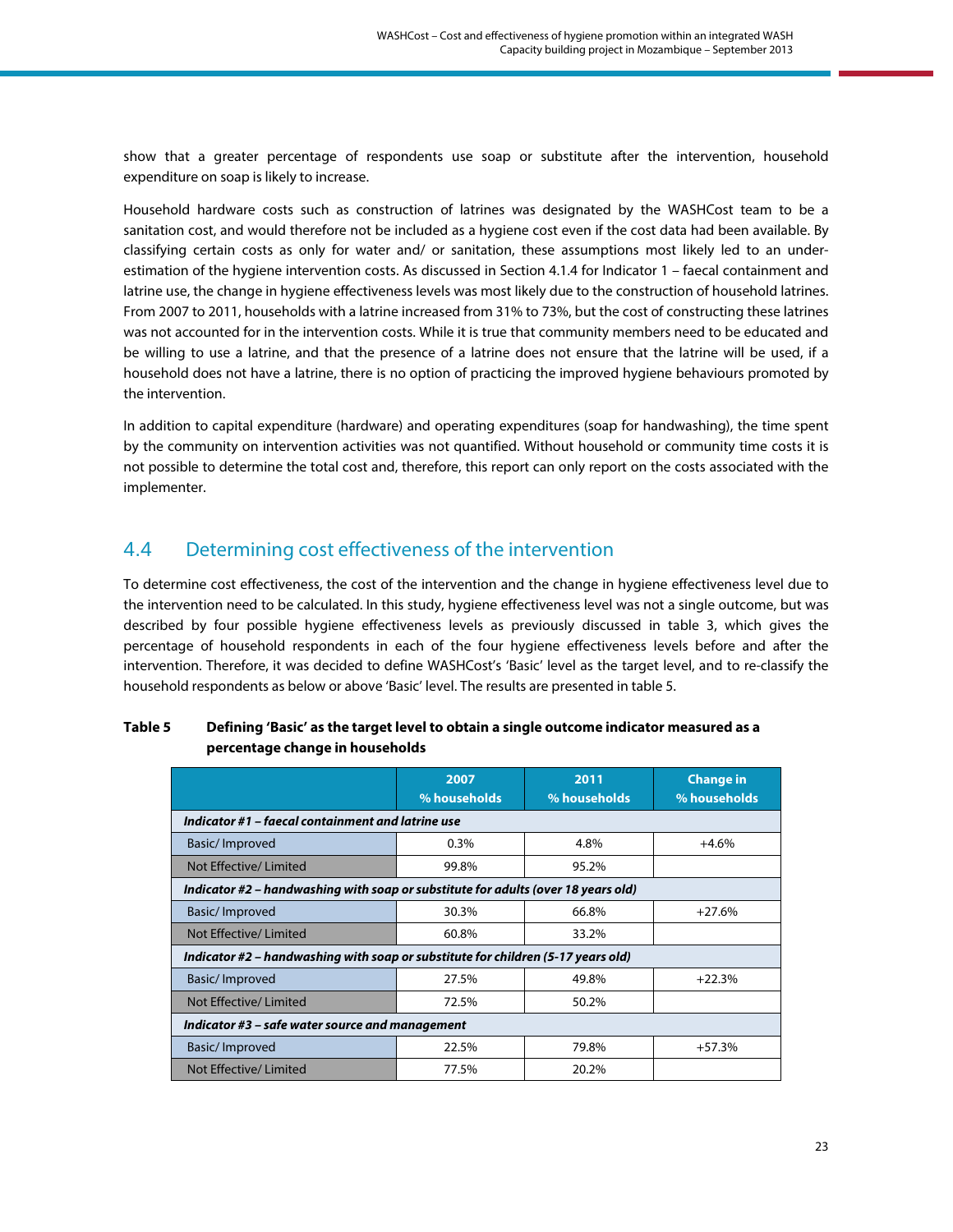<span id="page-23-0"></span>From Section 4.2, the cost of the intervention was calculated to be approximately US\$ 5 (2011) per person per year. However, there were difficulties in relating this intervention cost to the effectiveness outcomes because only one cost value was available while there were three different indicators. The question then became how should the total intervention cost be divided among the three indicators? With the data available, it was not possible to calculate the cost effectiveness of the intervention in a conventional manner. Instead, the conclusion sets out percentage change across the three core hygiene behaviours, aiming to provide a nuanced understanding of where change is happening in order to enable more detailed planning of subsequent hygiene promotion interventions to address gaps in behaviour changes in each of the three core hygiene behaviours.

For an investment of US\$ 5 per person per year (2011), the conclusions drawn from the data are as follows:

#### **5% increase in basic faecal containment and latrine use,** defined as:

- All or some household members use a latrine some or most of the time.
- When there is no access to a latrine, faeces are generally buried.
- The latrine separates users from faecal waste.

#### **28% increase in basic handwashing,** defined as:

- Accessible designated handwashing facility.
- Sufficient water is available for handwashing.
- Water for handwashing is poured/ not re-contaminated by handwashing.
- Soap or substitute is available and used.
- All household members wash their hands with soap/ substitute at critical times.

#### **57% increase in basic drinking water management,** defined as:

- Protected water sources are always used.
- Collection vessel (if necessary) is regularly cleaned with soap or substitute.
- Water storage vessel (if necessary) is covered and/ or water is drawn in a safe manner.

## **5 Findings**

Throughout this paper, limitations of the WASHCost methodology have been discussed. A summary of the methodology's key limitations are presented below:

- The sub-indicators (questions) used to determine the hygiene effectiveness level need to improved, particularly for Indicator 2 – handwashing with soap or substitute. Questions should be asked to determine whether water and soap were available and, if available, whether they were used.
- There are currently too many paths that lead to the same hygiene effectiveness level. For example, in Indicator 3 – safe water source and management, most paths lead to a 'Limited' level, yet they are clearly different. "Only sometimes using a protected drinking water source" is classified at the same level as "always using a protected drinking water source with a clean, washed container that is transported back with a lid, but not stored with a lid'. Thus, by looking at just the assigned hygiene effectiveness level, it is not possible to determine if behaviour in washing the container and transporting the container is different.
- Based on the flowchart for Indicator 2, "always washing your hands after critical moments with less than one cup of re-used water" is classified the same as "not washing your hands after critical moments". Both situations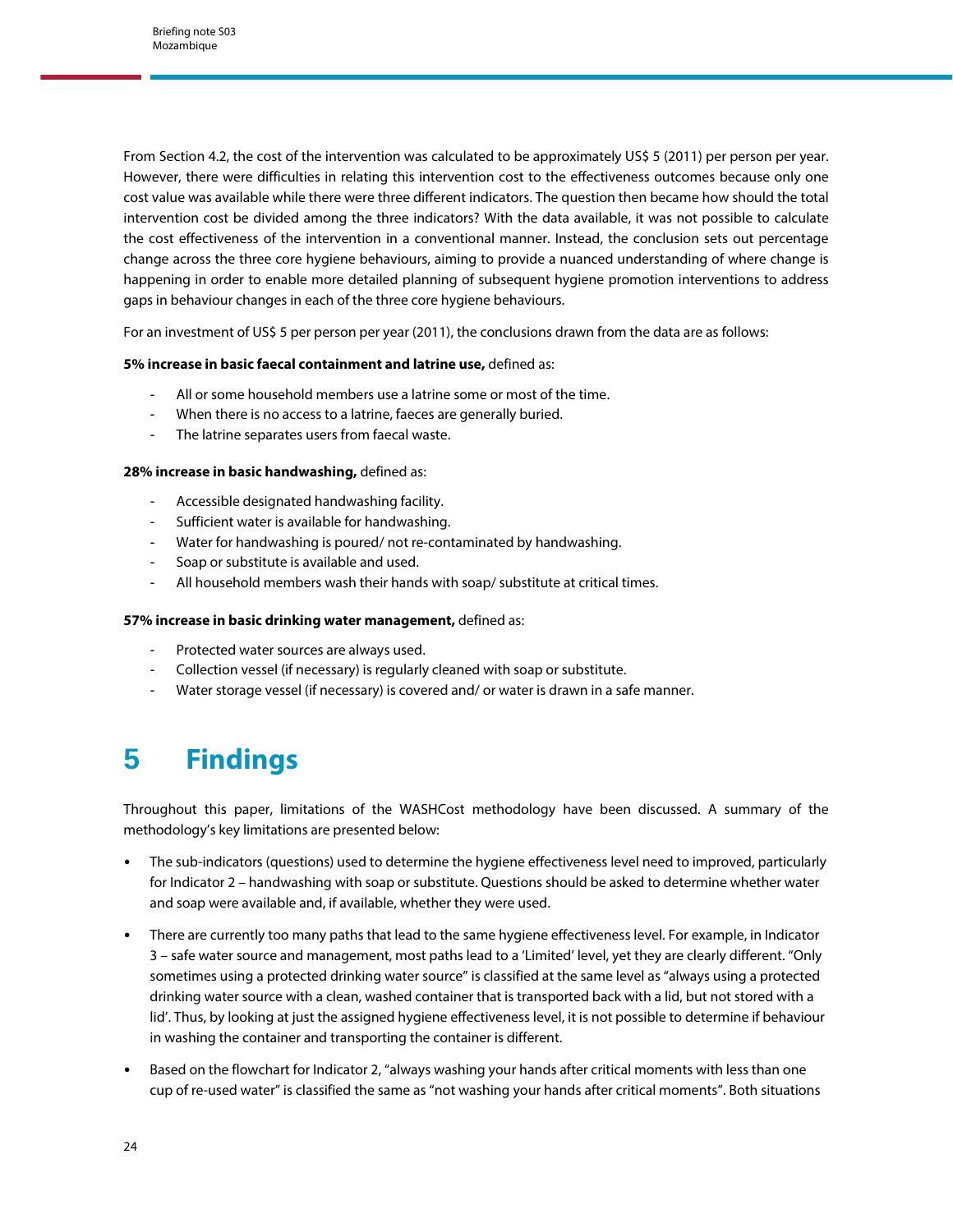<span id="page-24-0"></span>lead to a level of 'Not Effective'. However, this is in direct contrast to studies and hygiene promotion that recognise that any type of handwashing is better than no handwashing.

- For combined water, sanitation, and hygiene interventions (as was the intervention studied here), specific activities such as the construction of latrines would result in changes to both sanitation service levels (Potter, et al., 2011), as well as changes in sanitation-related hygiene behavior. Specifically, Indicator 1 in this study – the use of latrines – focuses on sanitation-related hygiene behaviours related to access to and use of a latrine. However, the presence of a household latrine is considered the domain of sanitation services (Potter, et al., 2011), while the hygiene promotion effectiveness levels are used to determine changes in the hygienic use of a safe latrine. Therefore, the cost of latrine construction was not included in the calculation of the total cost of the hygiene promotion intervention. The sanitation service level methodology and hygiene effectiveness methodology is thus currently linked, but it is important to note that they will not necessarily be applied in concert unless specifically recommended; and hygiene cost effectiveness methodology needs to stand alone from sanitation service level assessment.
- There is an inherent tension in the tested methodology: on the one hand, in order to enable an overall cost effectiveness assessment, the present study tested ways to collapse the effectiveness levels within each of the three core indicators into a single outcome. On the other hand, important nuances in behaviour changes are lost when collapsing the effectiveness outcomes across the three core indicators.

## **6 Recommendations**

Improvements to the WASHCost methodology should be made following the limitations described above (in section 5). The sub-indicators selected (particularly for Indicators 2 and 3), and the logic of the flowcharts in determining the levels of hygiene, should be carefully reviewed.

The methodology itself needs to be validated with respect to the relationship between hygiene effectiveness levels and health outcomes before use in future studies. This validation step is particularly important because the hygiene effectiveness levels and three indicators/ behaviours selected to assess changes in hygiene behaviour were initially chosen due to their positive impact on individual health.

Detailed documentation such as categorisation and collection of the intervention costs (year as well as value) and on the intervention itself (borehole number, community name, sampling strategy) is needed for future studies, and proper costing of an intervention requires household and community costs to be collected. As the intervention occurred in both communities and schools of the same area, and the intervention was a combined water, sanitation, and hygiene intervention, it is difficult to determine what changes in hygiene behaviour are attributable to the community hygiene promotion intervention only. Future studies should focus on hygiene interventions alone in only target communities.

## **7 Conclusions and next steps**

The purpose of this Briefing note was to test the WASHCost methodology for one intervention in Mozambique.

The WASHCost methodology was based on the assumption that behavioural change could be measured by assessing the change in hygiene effectiveness level, where effectiveness levels were defined by the WASHCost team. Using this methodology and the data provided by WASHCost, this Briefing note showed that household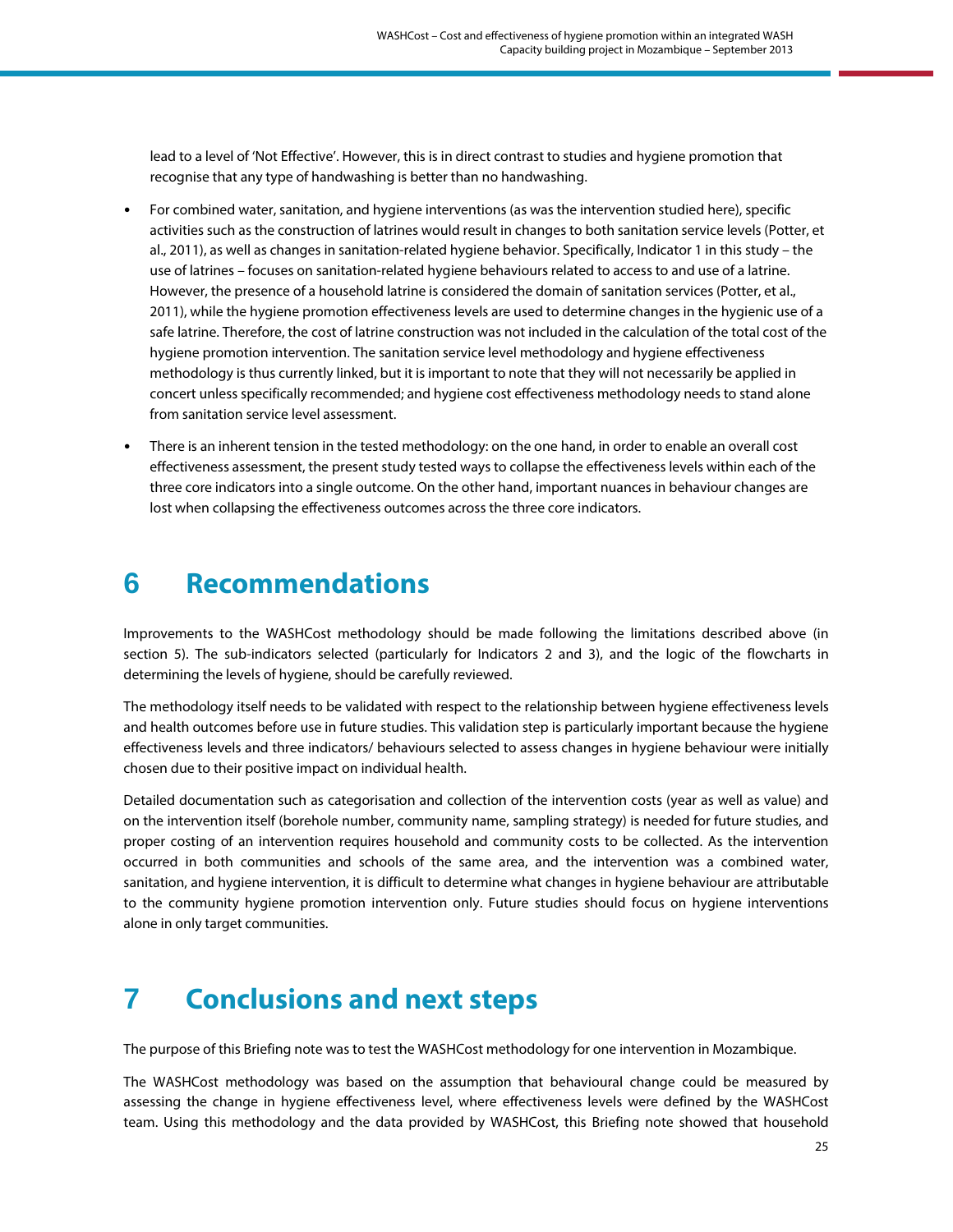surveys can be used to determine effectiveness levels for the three hygiene behaviours of interest. A single value of cost can be calculated and used to determine a per person per year cost that corresponds to changes in effectiveness levels observed.

The findings from this study showed that for all three WASHCost indicators – faecal containment and latrine use, handwashing with soap or substitute, and safe water source and management – an improvement in hygiene effectiveness level as defined by the WASHCost methodology was observed after the intervention.

The intervention cost was calculated to be approximately US\$ 5 (2011) per person per year, calculated by dividing total costs by the number of years of the intervention, and was found to be within the range of hygiene promotion intervention costs previously reported.

For the combined water, sanitation, and hygiene intervention studied here, for an investment of US\$ 5 (2011) per person per year, the following was achieved:

#### **5% increase in basic faecal containment and latrine use, defined as:**

- All or some household members use a latrine some or most of the time.
- When there is no access to a latrine, faeces are generally buried.
- The latrine separates users from faecal waste.

#### **28% increase in basic handwashing, defined as:**

- Accessible designated handwashing facility.
- Sufficient water is available for handwashing.
- Water for handwashing is poured/not re-contaminated by handwashing.
- Soap or substitute available and used.
- All household members wash their hands with soap/ substitute at critical times.

#### **57% increase in basic drinking water management, defined as:**

- Protected water sources are always used.
- Collection vessel (if necessary) is regularly cleaned with soap or substitute.
- Water storage vessel (if necessary) is covered and/ or water is drawn in a safe manner.

The study shows that a hygiene promotion intervention is more effective in the context of water and sanitation infrastructure improvement. Therefore, an integrated WASH approach is recommended.

The study provides useful insights on the effectiveness and costs of a large hygiene promotion intervention utilising a traditional Participatory Education and Communication (PEC) approach within the context of an integrated WASH improvement programme, and contains useful insights for the design of future hygiene cost effectiveness studies and instruments in Mozambique.

The conclusion sets out percentage change across three core hygiene behaviours, used as representative markers for the effectiveness of an hygiene promotion intervention. Findings with respect to percentage change across the three core hygiene behaviours enables the comparison of the relative effectiveness of different hygiene promotion approaches in facilitating three key hygiene behaviours:(i) faecal containment and latrine use, (ii) handwashing, and (iii) drinking water management. If different hygiene promotion approaches can be easily compared using harmonised indicators and monitoring systems, it will ease comparisons between countries and between interventions. If the methodology is developed further to link the results with health impacts (and, in particular, diarrhoea), the sector could move from monitoring cost effectiveness of hygiene promotion interventions to monitoring the health impact of hygiene services.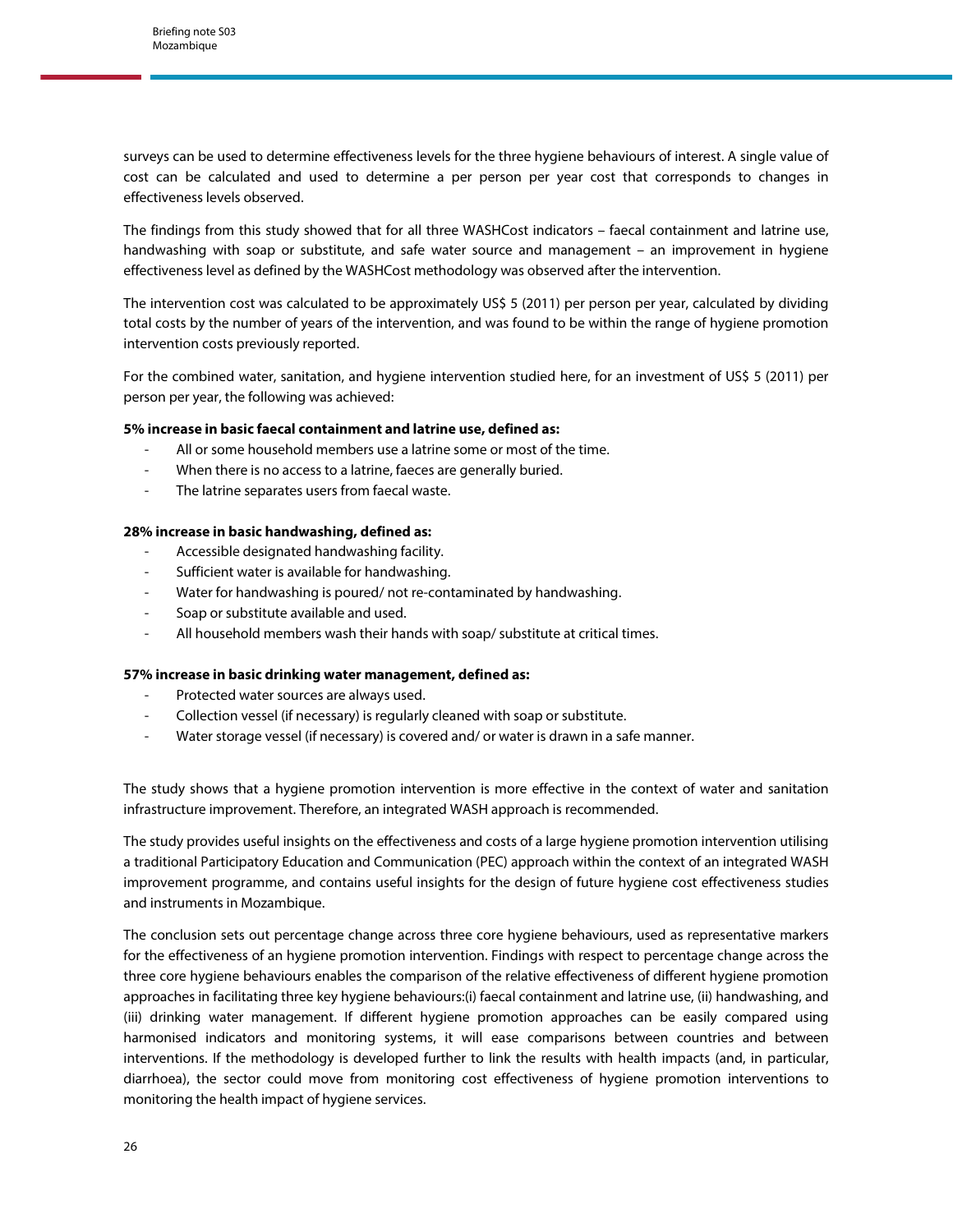## <span id="page-26-0"></span>**8 References**

- Burton, M., Cobb, E., Donachie, P., Judah, G., Curtis, V. and Schmidt, W., 2011. The effect of handwashing with water or soap on bacterial contamination on hands, International Journal of Environmental Research and Public Health 8, pp. 97-104.
- Dubé, A., Burr, P., Potter, A. and van der Reep, M., 2012. Assessing hygiene cost-effectiveness: a methodology. (WASHCost Working Paper 7) [pdf] The Hague: IRC International Water and Sanitation Centre. Available at: <http://www.washcost.info/page/1293/%28offset%29/10> [Accessed 25 May 2013].
- Hernandez, O. and Tobias, S., 2010. Access and behavioural outcome indicators for water, sanitation, and hygiene. [pdf] WA: USAID. Available at: <http://www.hip.watsan.net/page/4148> [Accessed 18 July 2013].
- Potter, A., van der Reep, M., Burr, P., and Dubé, A., 2011. Assessing hygiene cost effectiveness. (WASHCost Working Paper 6) [pdf] The Hague: IRC International Water and Sanitation Centre. Available at: <http://www.washcost.info/page/1293/%28offset%29/10> [Accessed 10 May 2013].
- van de Reep, M., 2010. A cost analysis of hygiene promotion interventions in Mozambique. In: IRC International Water and Sanitation Centre, Symposium 2010 Pumps, Pipes and Promises. The Hague, The Netherlands 16-18 November 2011. [pdf] The Hague: IRC International Water and Sanitation Centre. Available at: <http://www.irc.nl/page/55895> [Accessed 5 July 2013].
- WHO-World Health Organization and UNICEF-United Nations Childrens Fund, 2012. Progress on Drinking Water and Sanitation 2012 Update. [pdf] Geneva: World Health Organization. Available at: < http://www.unicef.org/media/files/JMPreport2012.pdf> [Accessed 18 July 2013].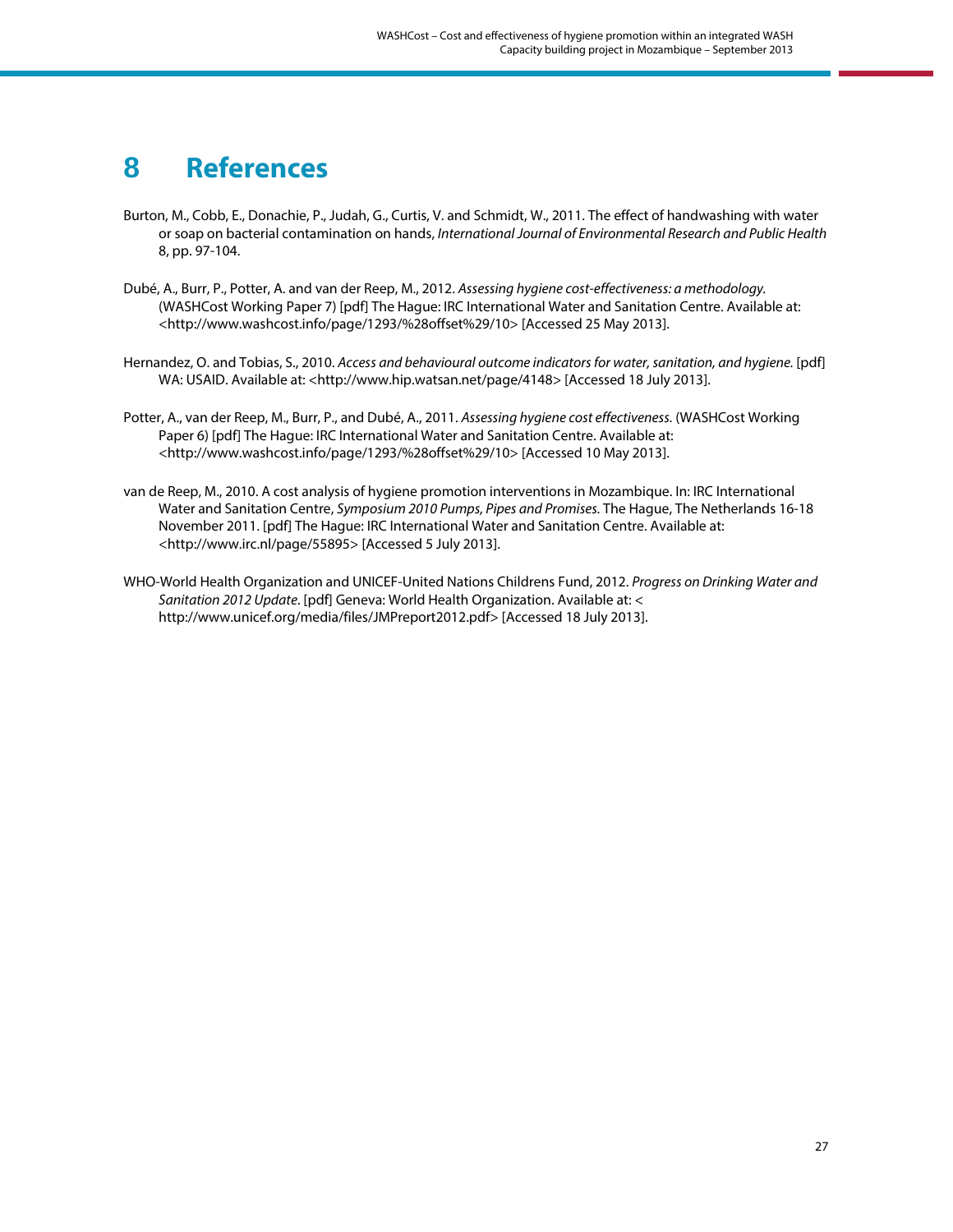## <span id="page-27-0"></span>**Annexes**



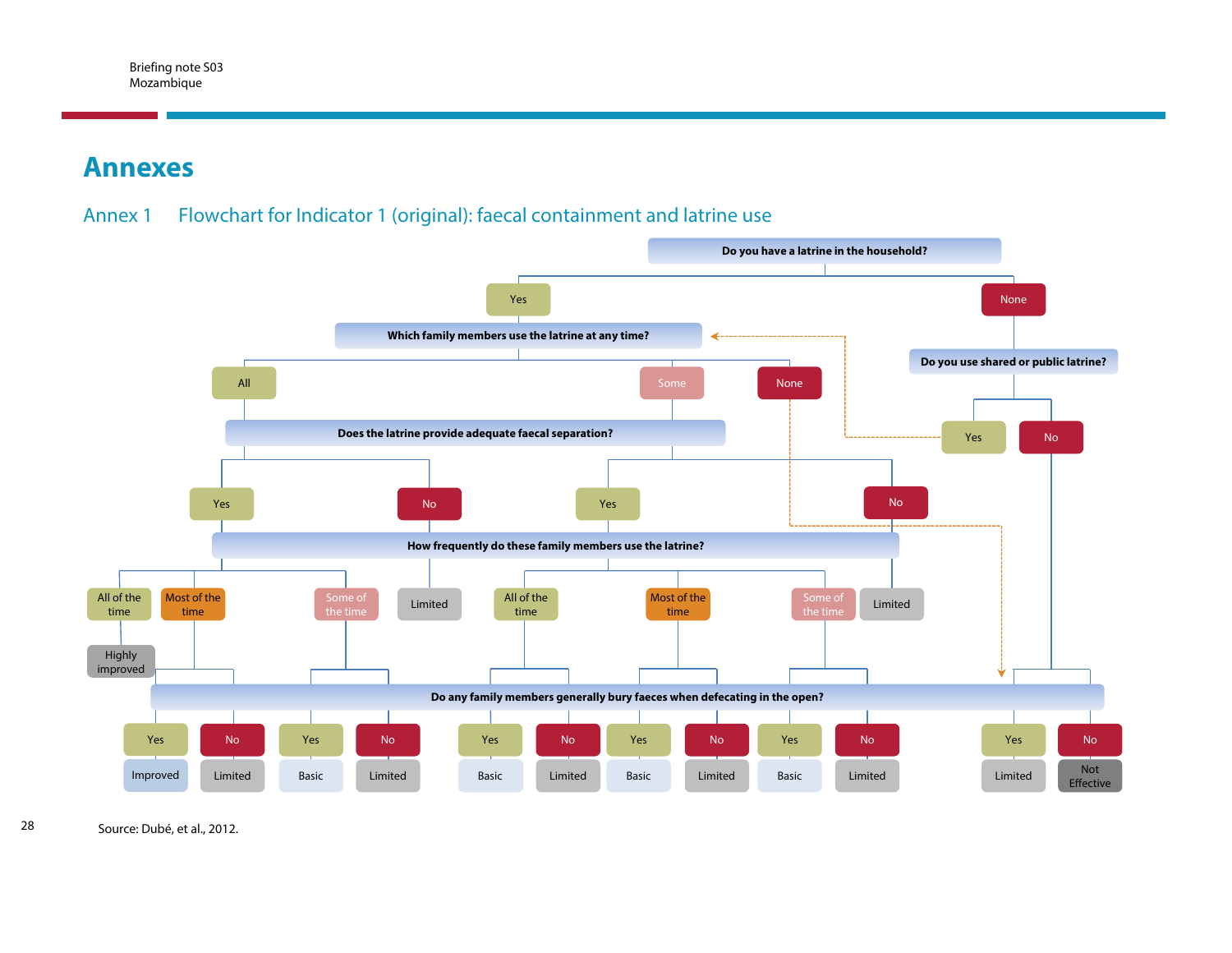

### Annex 2 Flowchart for indicator 2 (original): handwashing with soap or substitute

Source: Dubé, et al., 2012, p. 14.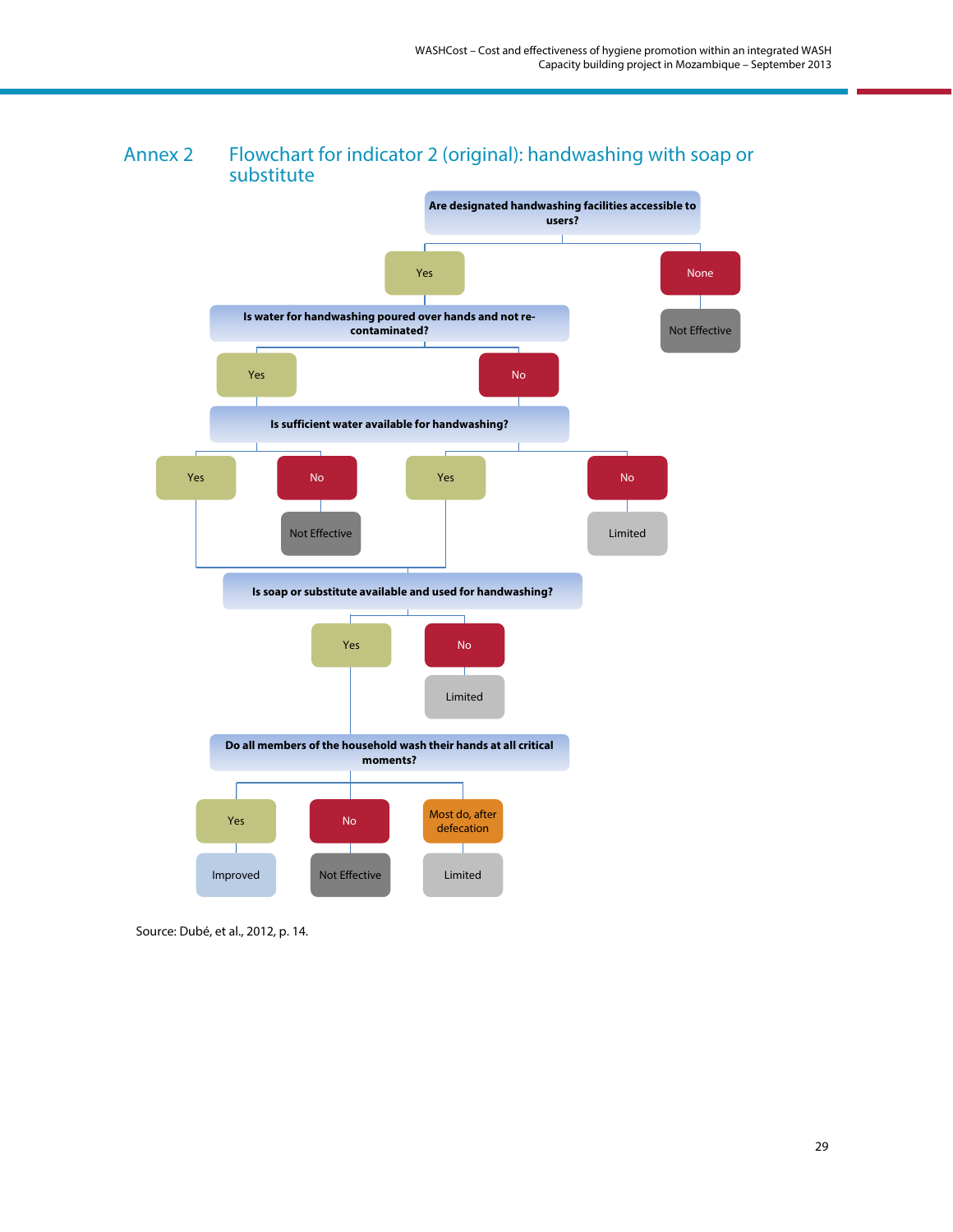### <span id="page-29-0"></span>Annex 3 Flowchart for indicator 3 (original): safe water source and management



Source: Dubé, et al., 2012, p. 16.